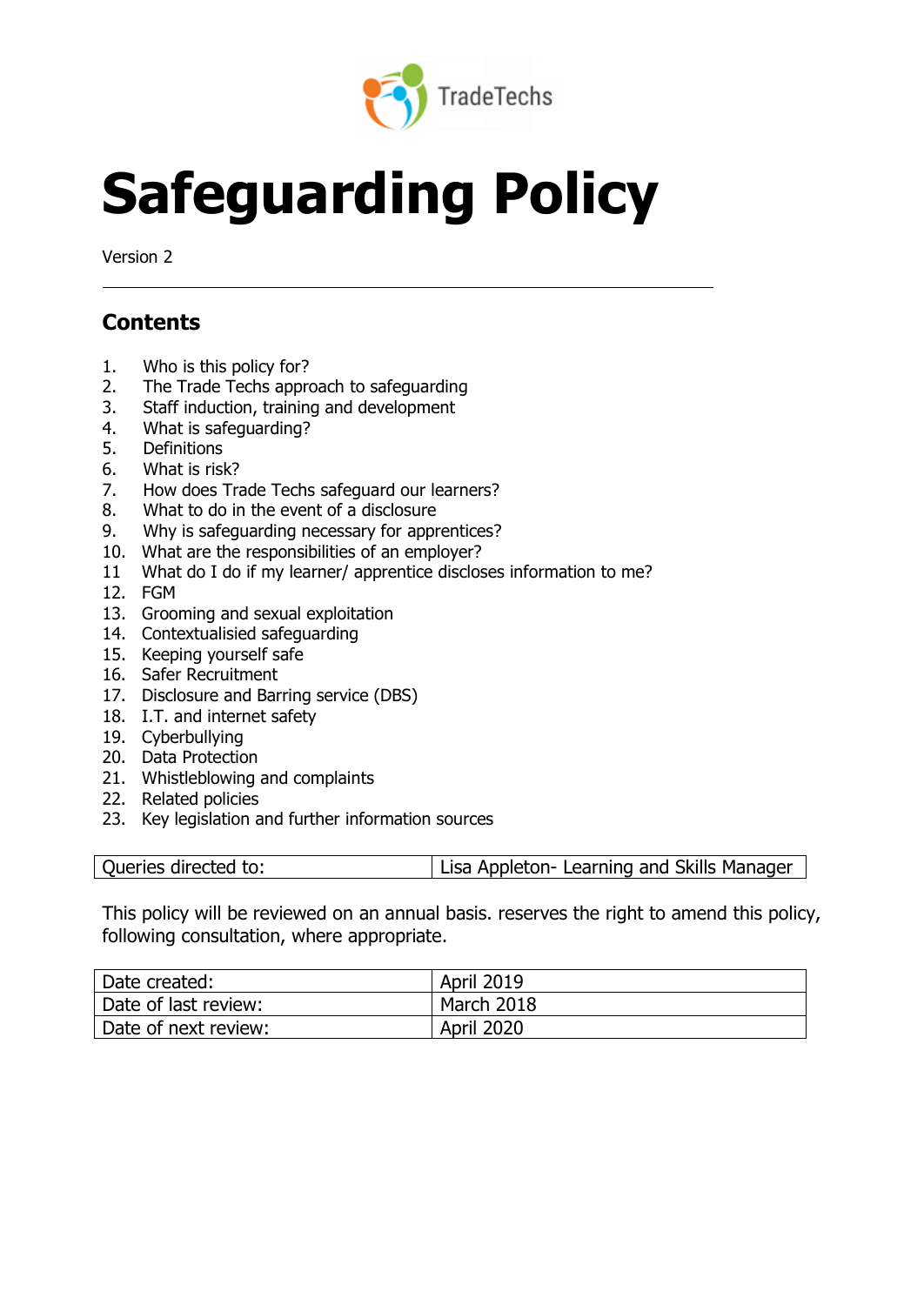| Name and contact details of                 | Lisa Appleton Lisa.appleton@tradetechs.co.uk                         |
|---------------------------------------------|----------------------------------------------------------------------|
| <b>Designated Safeguarding Lead (DSL)</b>   | 07595253592                                                          |
| Name and contact details of                 | Jacki Lewis jacki.lewis@tradetechs.co.uk                             |
| <b>Deputy DSL</b>                           | 07591172208                                                          |
| <b>Local Authority -Middlesbrough</b>       | <b>Reporting Concerns for Middlesbrough</b><br><b>based learners</b> |
| <b>Worried about Exploitation?</b>          | Multi agency Screening Team                                          |
| <b>Call the NSPCC Exploitation Helpline</b> | Middlesbrough LADO                                                   |
| 0808 800 5000                               | 01642 726 004                                                        |
|                                             | Cleveland Police Child Abuse Vunerable unit<br>01652 303448          |

# **1. Who is this policy for?**

All Trade Techs staff, associates, third-party providers, employers and volunteers have a duty of care to safeguard and promote the welfare of learners, both those that are employed (apprentices and those who are non- employed. This includes employers safeguarding apprentices within their place of work.

Everyone working with children, vulnerable adults and their families should be familiar with this document and with their role in reporting any safeguarding concern to the relevant local authority and also within Trade Techs internal recording procedure. This policy is also available to learners at the initial point of their engagement with Trade Techs and is available on the website.

# **2. The Trade Techs approach to Safeguarding**

Trade Techs not only ensures that safeguarding is 'Effective' (Ofsted CIF) but also have implemented outstanding measures to ensure that safeguarding policy and procedures are fully embedded into the learning journey whether the learner has employed (apprentices) or non- employed status and works closely with employers to ensure the most effective systems are in place.

 Trade Techs ensures reflection on and learning from best practice in safeguarding through the Local Children's Safeguarding Board's performance framework. All Trade Techs Safeguarding policies, which is in accordance with LSCB arrangements and procedures, links to other relevant policies within the setting to ensure awareness of specific safeguarding issues and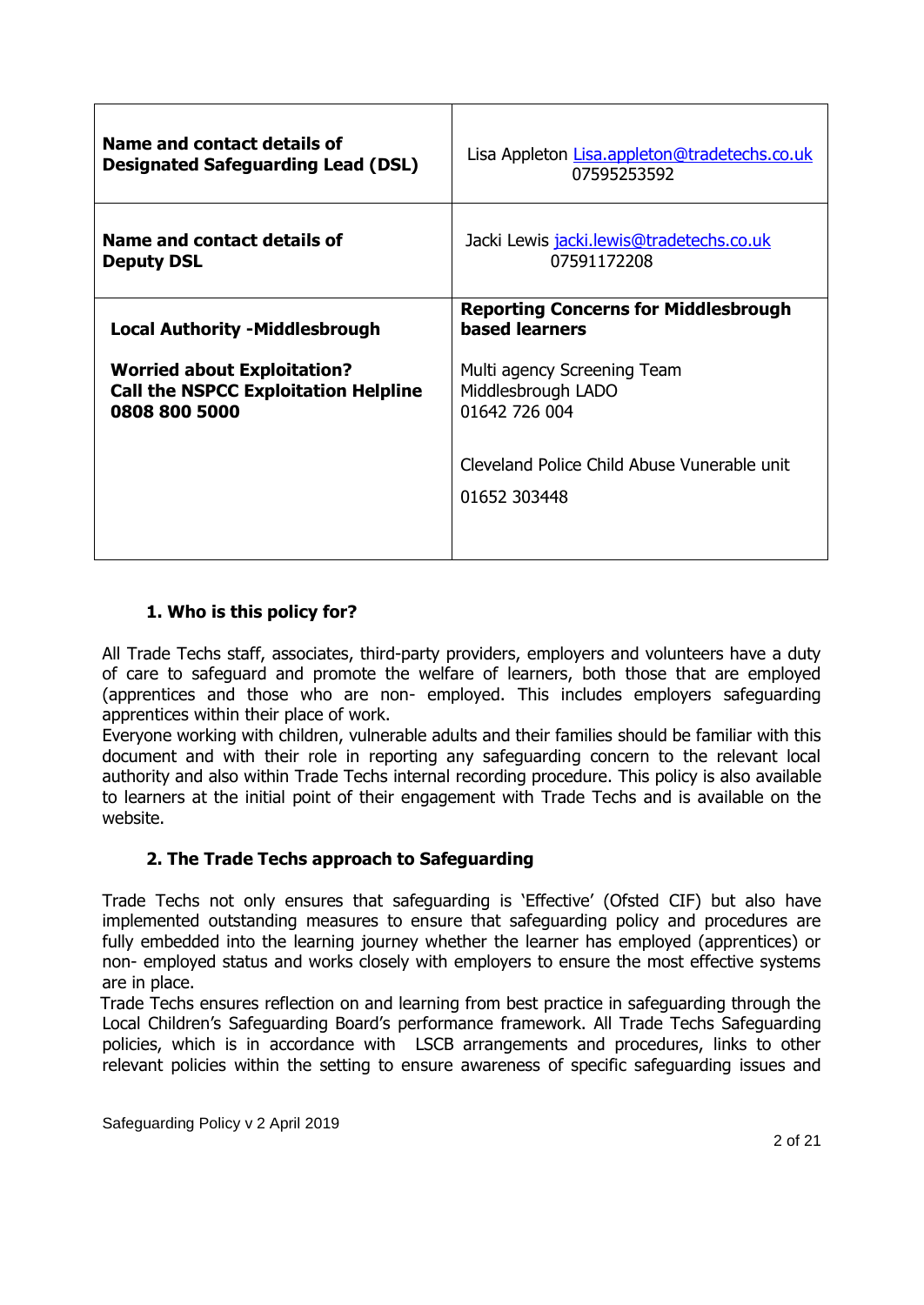how to respond across the education setting's community: staff, parents and learners. These details are outlined and described in Keeping Children Safe in Education Sep 2018 (KCSiE). The policy must be read and signed by all staff members and evidence of this kept on staff files and made available to learners/ parents (if appropriate).

In order to support effective practice, the corporate Trade Techs safeguarding policy template has been adapted and expanded to meet the requirements of KCSiE, whilst retaining its structure.

The statutory role of Designated Safeguarding Lead (DSL) in education settings is identified and outlined in KCSiE 2018.

Trade Techs approach to safeguarding all of our learners is founded on the nature of our relationships. We prioritise assessing and managing the needs of our services users and have a dynamic approach to the identification, assessment and response to risk. We have a commitment to ensuring that during all staff and learner induction, Health and Safety, Safeguarding, Prevent, Whistleblowing and Complaints procedures are fully covered. As well as initial induction we ensure that all staff have annual refresher training on both Safeguarding and Prevent to promote our commitment to keeping learners safe.

Our organisational structure and approach places emphasis on collaborative relationships with our learners and our partners in delivery. This means our response to need and risk is timely and effective. We ensure that we work together to learn the lessons from our practice and use them to inform our safeguarding.

Our staff are informed in terms of the indicators of possible harm and possible vulnerabilities. Staff know what to do when possible abuse or neglect is suspected or disclosed and are skilled in a range of interventions to prevent further or future risk to our learners.

Our goal is to enable the learner. This means that we focus on supporting them in finding their own solutions to challenges that pose a risk to their well-being, empowering them to make positive sustainable changes to their lives.

This policy outlines our organisational standards in safeguarding children and young people. Trade Techs uses these standards to measure our performance and achievements in safeguarding children in all of our education provision. We also outline a range of behaviours that we encourage staff to embed in their approach to safeguarding that in turn, we believe, supports effective safeguarding practice and the prevention of harm. This policy references key legislation and statutory guidance and outlines how we approach safeguarding at local delivery level. It addresses the need to safeguard in all of our practice contexts.

# **3. Staff Induction, Training and Development**

The expectations of staff training as outlined in detail throughout Keeping Children Safe in Education (September 2018) have been summarised and shared within the policy and procedures. This will be updated if and when further updates are made.There is a mandatory safeguarding training offer for all staff within Trade Techs.

All Trade Techs staff must complete an appropriate safeguarding course at foundation level and DSL must complete the appropriate DSL qualifications and renewal.

Trade Techs is committed to training all staff to work within the local safeguarding procedures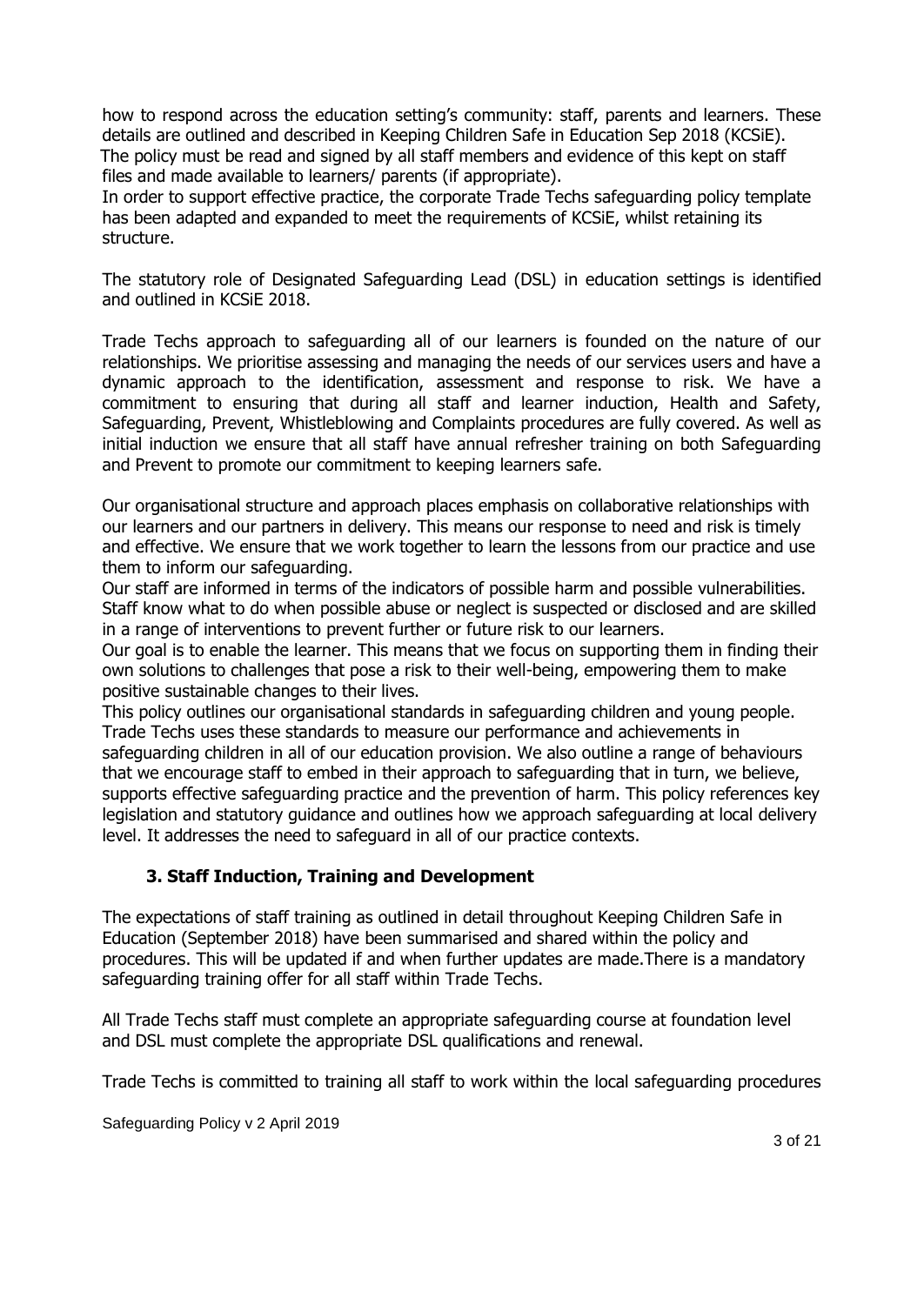and operational safeguarding arrangements where possible as set out by Local Safeguarding Children Boards (LSCBs).

There are detailed requirements for safer recruitment outlined in KCSiE 2018. These include specific requirements for education settings include keeping a Single Central Record (single check register) of the staff recruited and the required checks (i.e. DBS) that have been undertaken by the school. Please also refer to our Safer Recruitment Policy.

It is important that you:

- $\triangleright$  Take up the mandatory training and development opportunities that Trade Techs offer you as a volunteer or member of staff in an education setting (including Prevent/ FGM at gov.uk)
- ➢ Familiarise yourself with local opportunities for multi-agency safeguarding training and other opportunities in developing safeguarding practice (mentoring, shadowing)
- $\triangleright$  Through the supervision and Contribution Review process with your line manager and other opportunities, consider and examine what knowledge and skills and behaviours you need to carry out your role in safeguarding properly in your education setting
- ➢ Seek out and reflect upon any feedback from colleagues, peers and learners about what you do in practice

Identify if there are new and different ways that Trade Techs could improve their offer to you in your safeguarding role as DSL

Trade Techs have a clear commitment to ensure that the Central Record is up to date in order to evidence the gaps in vetting; references and DBS check with automatic annual renewal on the updating service, ensuring it is clear to all staff that learners are protected from unsupervised contact with who have not be subject to the required checks.

We have developed a 'what to do approach' for staff across all Trade Techs. The implementation and embedding in practice of the content of this document form part of a learning outcome for our basic mandatory safeguarding training.

All staff in the role of Designated Safeguarding Lead (DSL) in Trade Techs education settings, will attend the LSCB training offered as part of local safeguarding arrangements, as well as safer recruitment training for managers, FGM awareness training and the Home Office Prevent awareness training.

Trade Techs staff are also trained in the internal Trade Techs safeguarding reporting procedure and this is implemented both during staff induction and on an annual basis

# **4. What is Safeguarding?**

Safeguarding regulations have been around for a while, across a wide range of legislation, but were brought together by the Safeguarding Vulnerable Groups Act 2006 and most recently KCSiE 2018.

This legislation provides definitions of children and vulnerable adults, and sets out the legislative framework of measures to protect them from harm.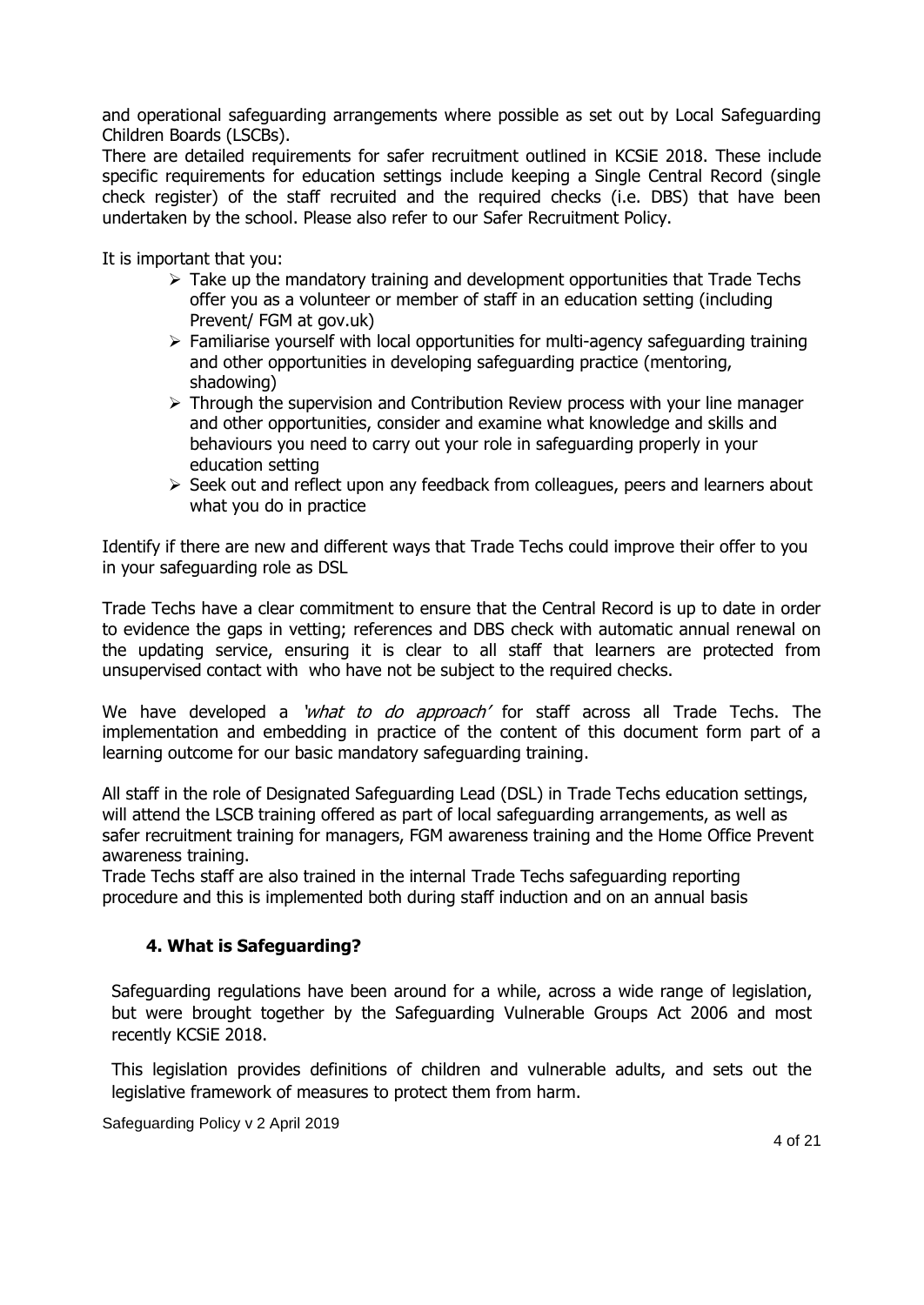- ➢ Promotion of your health and development
- $\triangleright$  Ensuring your safety and care
- $\triangleright$  Ensuring you are offered the best life chances
- $\triangleright$  Protection from abuse and neglect
- $\triangleright$  Prevention of bullying and harassment

The term 'safeguarding' embraces both child and vulnerable adult protection and preventative approaches to keep our learners, staff and employers safe. Safeguarding encompasses learners' health and safety, welfare and well-being.

Trade Techs is committed to safeguarding and promoting the welfare of children, young people and vulnerable adults and expects all staff and employers to share this commitment. We have developed a Safeguarding Policy and Procedure that aims to meet this commitment.

| <b>Safeguard</b>      | Protect from harm or damage with<br>an appropriate measure                                                                                                                                                                                                   |
|-----------------------|--------------------------------------------------------------------------------------------------------------------------------------------------------------------------------------------------------------------------------------------------------------|
| <b>Vulnerable</b>     | Exposed to the possibility of being<br>attacked or harmed, either physically or<br>emotionally                                                                                                                                                               |
| A vulnerable<br>adult | Is in need of special care, support, or<br>protection because of age, disability, or<br>risk of<br>abuse or neglect                                                                                                                                          |
| <b>Safeguarding</b>   | Is the process of protecting vulnerable<br>people, whether from crime, other forms<br>of abuse or from being drawn into<br>terrorism-related<br>activity                                                                                                     |
| <b>Vulnerability</b>  | Describes the condition of being capable<br>of being injured; difficult to defend; open<br>to moral or ideological attack. Within<br>Prevent, the word describes factors and<br>characteristics associated with<br>being<br>susceptible to<br>radicalisation |

# **5. Definitions**

# **6. What is 'risk'?**

'Risk' is the future possibility that someone may be harmed due to a range of unwanted or neglectful behaviours. We work to reduce the likelihood of harm to our learners and to mitigate the impact of that harm in terms of its' severity.

'Harm' is sometimes 'significant' to a child or young person (Children Act 1989). The definitions of emotional, physical and sexual abuse and neglect describe categories of 'harm' and can be found in the document Working Together 2015 and more recently KCSiE 2018. 'Harm' is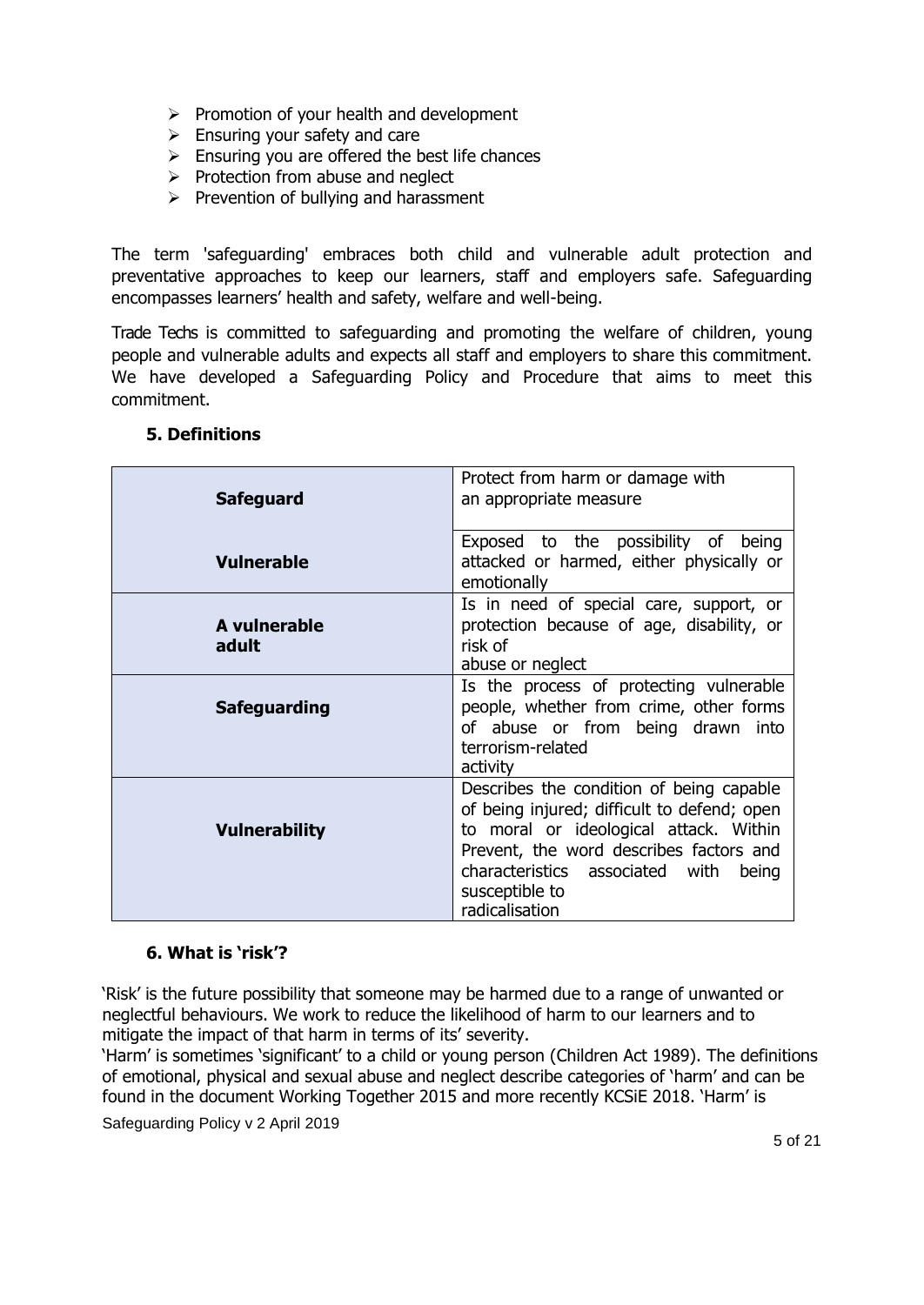described as the "ill-treatment or the impairment of health or development". 'Development' means physical, intellectual, emotional, social or behavioural development; 'health' means physical or mental health; and 'ill-treatment' includes sexual abuse and forms of ill-treatment which are not physical.

As a result of the Adoption and Children Act 2002, the definition of harm also includes "impairment suffered by hearing or seeing the ill-treatment of another". This is useful when considering harm arising from domestic abuse.

The abuse and neglect (i.e. harm) to an adult can take many forms - these are listed below as defined in the Care Act 2014:-

Physical abuse Domestic violence or abuse Sexual abuse Psychological or emotional abuse Financial or material abuse Modern slavery Discriminatory abuse Organisational or institutional abuse Neglect or acts of omission Self-neglect

# **7. How does Trade Techs safeguard our learners/ apprentices?**

The Trade Techs has responsibility for oversight and management of this policy alongside reviewing and monitoring safeguarding incidents through our safeguarding performance framework and organisational lessons learnt, the Safeguarding Board is the formal mechanism by which Trade Techs disseminates safeguarding roles and responsibilities to staff as well as setting the strategic direction for safeguarding within its services. This group ensures effective communication between the managers and corporate departments and acts as the leadership group on safeguarding issues by:

- $\triangleright$  providing up to date knowledge on safeguarding matters
- $\triangleright$  ensuring that staff have access to appropriate safeguarding training
- $\triangleright$  reviewing how the safeguarding policies are working in practice.

# **8. An overview of organisational safeguarding structure**

The Learning and Skills Manager holds ultimate accountability for ensuring safeguarding arrangements for both learners including apprentices, staff and associates. [https://www.gov.uk/government/publications/safeguarding-children-andyoung](https://www.gov.uk/government/publications/safeguarding-children-andyoung-people/safeguarding-children-and-young-people)[people/safeguarding-children-and-young-people.](https://www.gov.uk/government/publications/safeguarding-children-andyoung-people/safeguarding-children-and-young-people)

The nominated **Designated Safeguarding Lead, Lisa Appleton** ensure's that safeguarding matters are central to the strategic management of Trade Techs. The **DSL** is an experienced and qualified practitioner.

Safeguarding Policy v 2 April 2019 The role of the DSL is key in ensuring that operational safeguarding in the service-specific contexts is effective. The DSL will also ensure that local delivery staff develop close working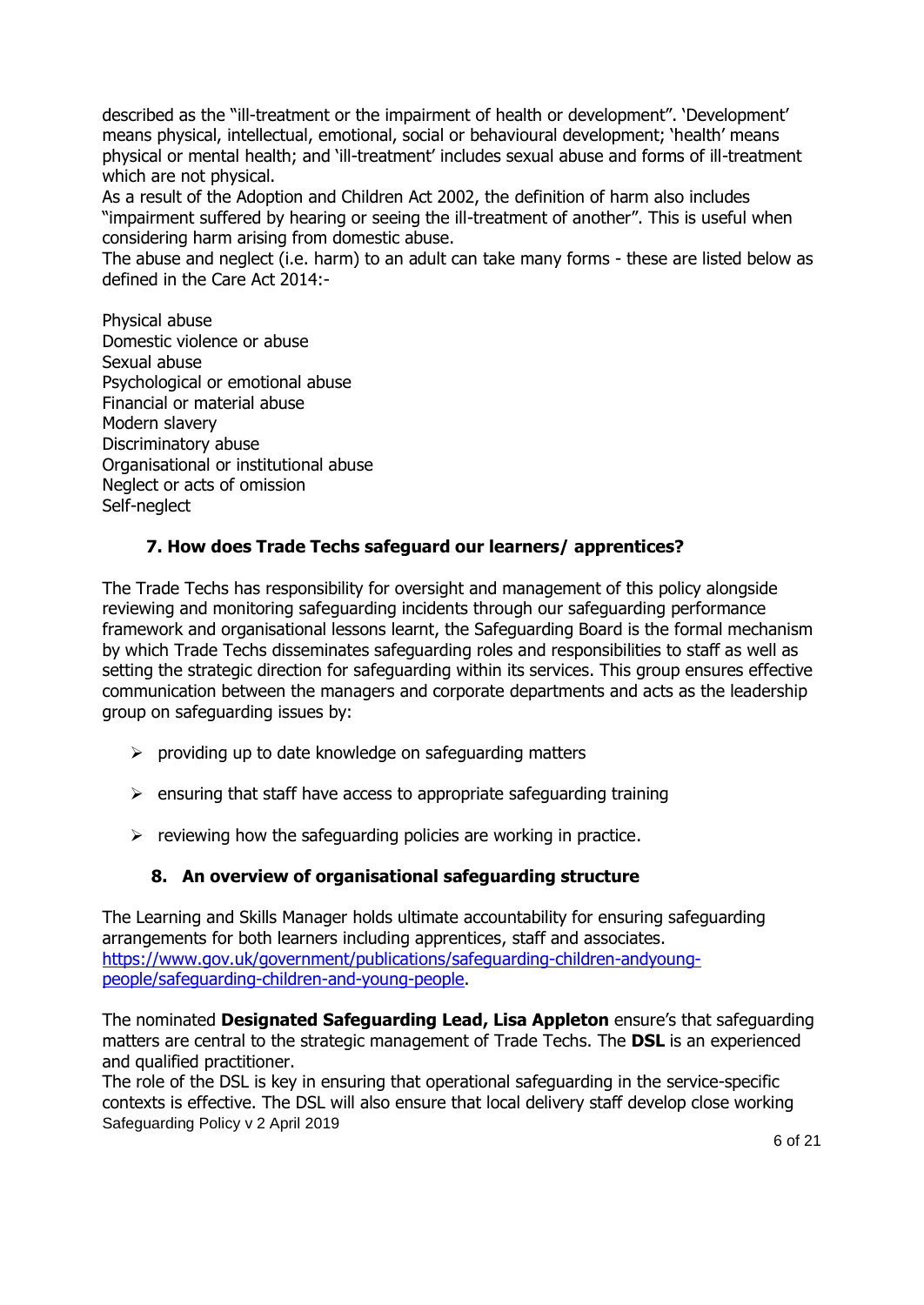relationships with other agencies involved in safeguarding arrangements in order that they effectively monitor the safety of the children and young people that Trade Techs works with.

Every member of staff or volunteer has a responsibility for ensuring that learners are safeguarded while they are using Trade Techs services.

Trade Techs organisational safeguarding standards recognise that we safeguard in a wide range of contexts with a diverse group of learners. Therefore, managing the risk to learners in these contexts can require different sets of knowledge and skills, and different responses, some of which are driven by statute and legislation.

Our safeguarding standards and behaviours seek to underpin safeguarding in all of our practice and are derived from section 11 of the Children Act (2004) and the Care Act (2014) as well as best practice guidance such as "Working Together to Safeguarding Children 2015" and of course most recently KCSiE (2018)

Our approach to safeguarding is measured against our Trade Techs organisational standards. We demonstrate that we meet these standards through the evidence we draw together in our performance framework.

| <b>Key Themes</b>                                                              | <b>Evidence of standards</b>                                                                                                                                                                                                                                                                                                                                                                                                                                                                                                                                                                                                                                                            |
|--------------------------------------------------------------------------------|-----------------------------------------------------------------------------------------------------------------------------------------------------------------------------------------------------------------------------------------------------------------------------------------------------------------------------------------------------------------------------------------------------------------------------------------------------------------------------------------------------------------------------------------------------------------------------------------------------------------------------------------------------------------------------------------|
| 1.<br>Good<br><b>Leadership</b><br>and<br><b>Accountability</b>                | • A clear commitment to the safeguarding of all learners,<br>including safeguarding of children, young people<br>• A clear line of accountability within the organisation for<br>safeguarding and promoting children's welfare<br>• Leadership which ensures a dynamic and responsive<br>approach to need and risk in safeguarding, so that we<br>achieve positive outcomes for our learners<br>• A shared strategic approach to safeguarding with our<br>partners, through engagement in the activity of strategic<br>partnerships                                                                                                                                                     |
| 2.<br><b>Clear and</b><br>embedded<br><b>Policies and</b><br><b>Procedures</b> | • A clear priority to safeguard all learners: we have<br>defined outcomes for them, explicitly stated in contractual<br>and delivery documentation and demonstrated through<br>the impact of local delivery and individual outcomes.<br>. We provide information and training and access to local<br>procedures for safeguarding children that staff are clear<br>on their role and responsibilities in reporting abuse and<br>neglect and on their involvement in safeguarding<br>responses which prevent and protect.<br>• We ensure that our policies and procedures are in<br>accordance with national statutory guidance and locally<br>agreed inter-agency procedures<br>(LSCBs). |
| 3.<br><b>Best practice</b>                                                     | • We ensure that our local practice that reflects our<br>organisational approach and we monitor how this leads to                                                                                                                                                                                                                                                                                                                                                                                                                                                                                                                                                                       |
| in                                                                             | positive outcomes for service                                                                                                                                                                                                                                                                                                                                                                                                                                                                                                                                                                                                                                                           |
| safeguarding                                                                   | users.                                                                                                                                                                                                                                                                                                                                                                                                                                                                                                                                                                                                                                                                                  |
| children and vulnerable                                                        | • We support our staff in making effective and                                                                                                                                                                                                                                                                                                                                                                                                                                                                                                                                                                                                                                          |
| adults 'at risk'                                                               | proportionate responses to specific safeguarding concerns                                                                                                                                                                                                                                                                                                                                                                                                                                                                                                                                                                                                                               |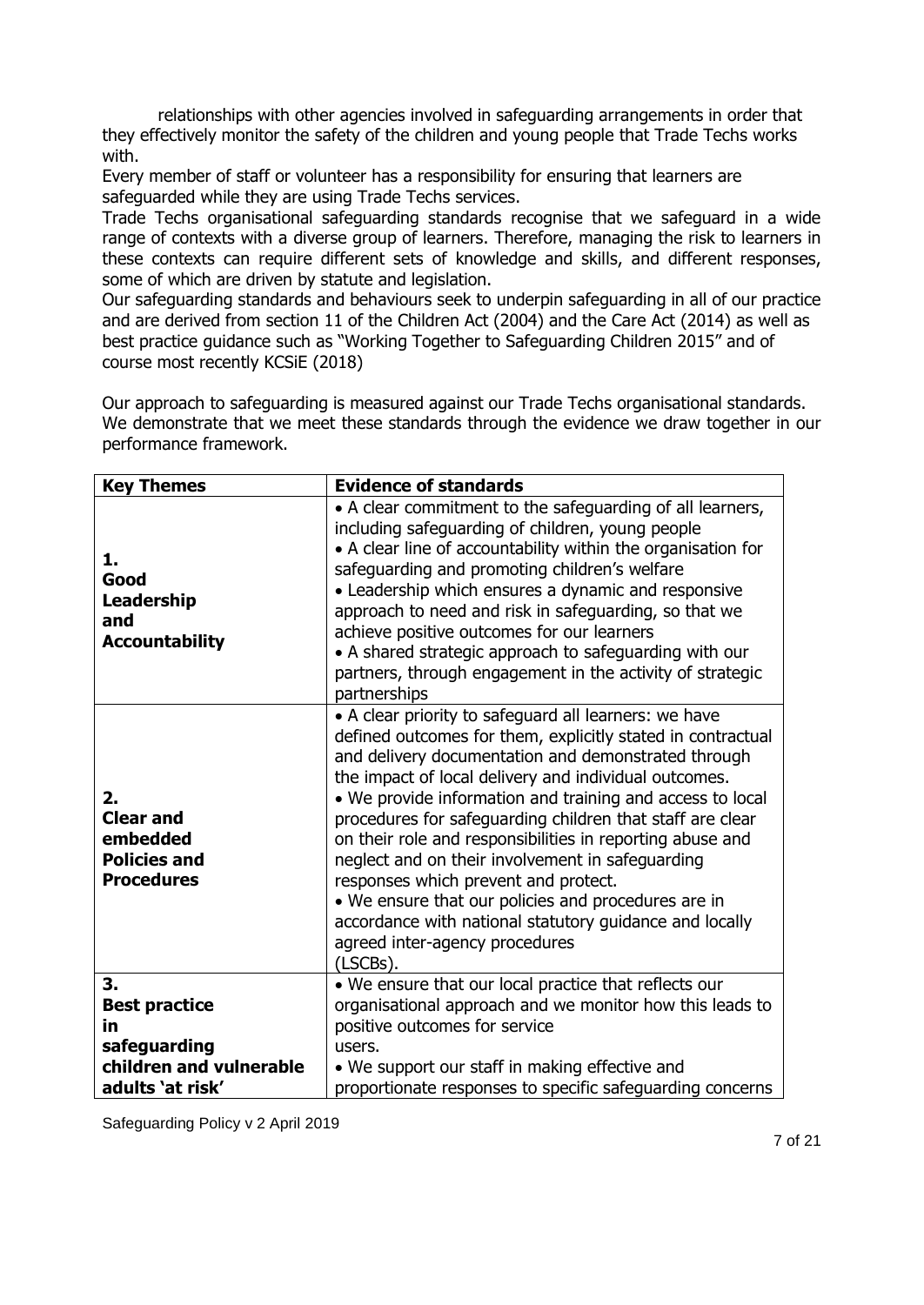|                                                                                                                                                                                                          | that have the learner at the<br>centre.<br>• We prioritise effective multi-agency work with our<br>partners in delivery to prevent harm and protect learners<br>from risk, operating at the centre<br>of local arrangements.<br>. We prioritise outcomes for learners which evidence the                                                                                                                                                                                                                                                                                                                                                                                                                                                                            |
|----------------------------------------------------------------------------------------------------------------------------------------------------------------------------------------------------------|---------------------------------------------------------------------------------------------------------------------------------------------------------------------------------------------------------------------------------------------------------------------------------------------------------------------------------------------------------------------------------------------------------------------------------------------------------------------------------------------------------------------------------------------------------------------------------------------------------------------------------------------------------------------------------------------------------------------------------------------------------------------|
|                                                                                                                                                                                                          | reduction of risk; the minimisation of the impact of harm;<br>their access to criminal, civil or social justice; and<br>successful resolution and recovery.                                                                                                                                                                                                                                                                                                                                                                                                                                                                                                                                                                                                         |
| 4. A commitment to all<br>staff, prior to access<br>with learners having a<br><b>DBS check and</b><br>registered on the<br>updating service,<br>including safe<br>recruitment<br>and selection practices | • We have a Safer Recruitment policy and human<br>resources management procedures that take account of<br>the need to safeguard children and young people and<br>adults at risk that include arrangements for appropriate<br>checks as well the participation of staff and learners in the<br>recruitment of new staff and volunteers.<br>• We have clear procedures and practice that ensure an<br>effective response to allegations of abuse or neglect<br>against professional Trade Techs staff/<br>associates/volunteers.                                                                                                                                                                                                                                      |
| 5.<br>A robust<br>learning<br>organisation                                                                                                                                                               | • Trade Techs has a learning culture that acts upon the<br>lessons from reporting, auditing and reviewing and<br>ensures feedback into practice to ensure that<br>improvements are made.<br>• Our performance management framework ensures that<br>the organisational centre understands safeguarding risks<br>and the response at local delivery<br>level to these risks.                                                                                                                                                                                                                                                                                                                                                                                          |
| 6.<br><b>Staff</b><br>Induction,<br><b>Training and</b><br><b>Development</b>                                                                                                                            | • All staff, including associates, temporary staff and<br>volunteers who work with Trade Techs learners, are made<br>aware of the organisational approach to safeguarding<br>from induction onwards.<br>• A robust initial induction for each staff member ensures<br>that all Trade Techs staff undertake appropriate training<br>to equip them to carry out their safeguarding<br>responsibilities effectively, and keep this up-to-date with<br>annual CPD for all staff i.e. by refresher training at regular<br>intervals<br>• That staff supervision and development addresses the<br>workforce's role in safeguarding and reviews workforce<br>performance. This ensures reflecting upon practice to<br>ensure that the safeguarding behaviours are evident. |
| 7.<br><b>Listening to</b>                                                                                                                                                                                | • A commitment to co-design in safeguarding practice and<br>delivery through a culture of listening to, and engaging in                                                                                                                                                                                                                                                                                                                                                                                                                                                                                                                                                                                                                                             |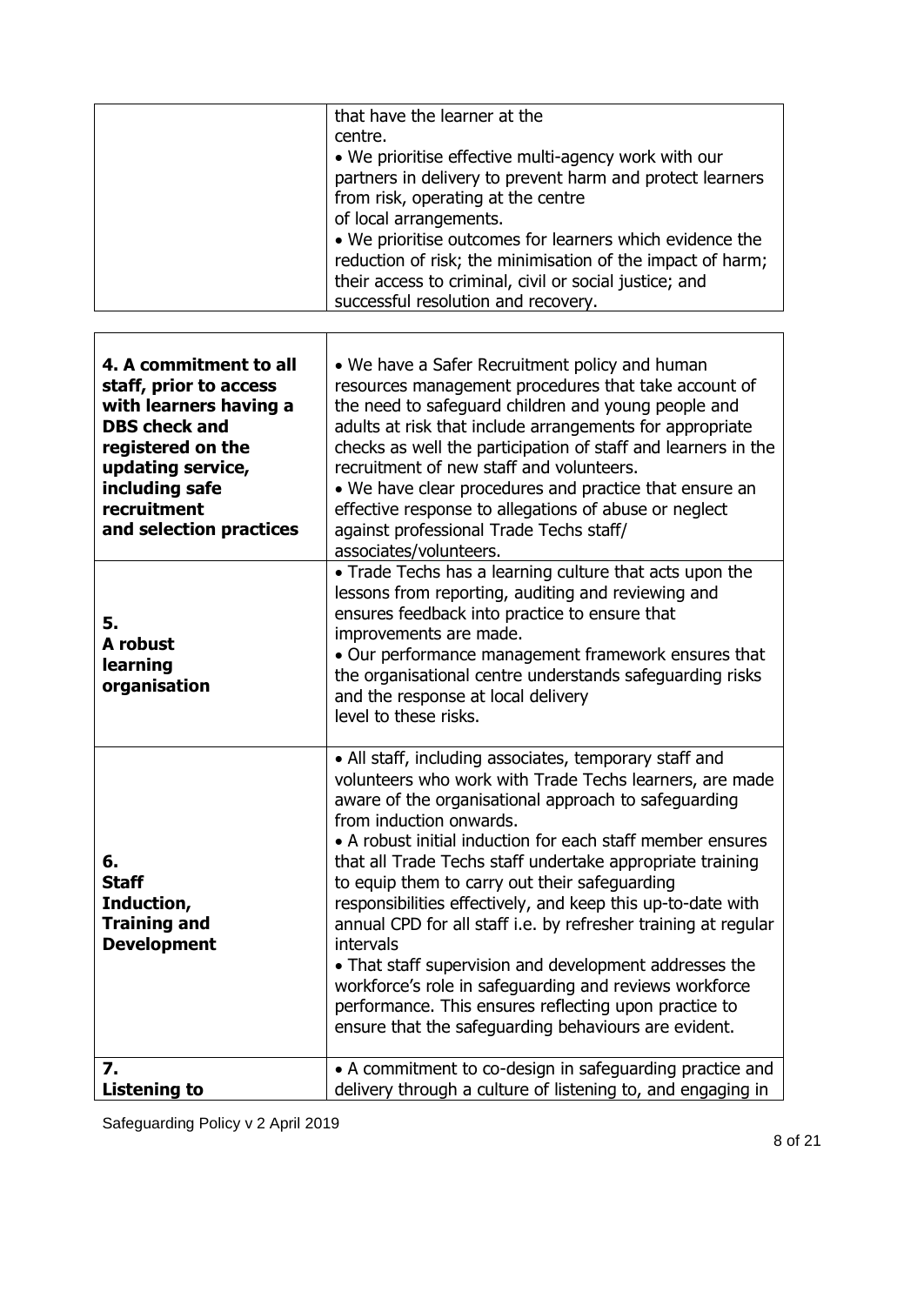| <b>Learners</b> | dialogue with learners, seeking learner's views. We take   |
|-----------------|------------------------------------------------------------|
|                 | I account of those views in individual decisions to inform |
|                 | the establishment or development of services.              |

# **7. Trade Techs Safeguarding behaviours**

Trade Techs believes that meaningful relationships make a difference in people's lives. Key aspects of these relationships are trust and empathy but with clear boundaries. Our priority is to be more human – building relationships with learners and partners that offer help and the prospect of positive change. This is supported by a commitment to the following Trade Techs behaviours in safeguarding practice, which we believe contribute to the prevention of harm

- ➢ **Confidence** in practice knowing when to report and refer, seek consent, ask for assistance and information, being a source of expertise
- ➢ **Curiosity** in our relationships with learners, whilst being respectful of their rights
- ➢ **Committed** to productive partnerships with professionals whilst being able to make professional **challenges** and **escalate** concerns in practice
- ➢ Keeping the **learner as the focus** of their practice and supporting them through their involvement in safeguarding processes
- ➢ Being **aware and informed** of both the harmful and positive aspects of **risk**

# **8. What to do in the event of a disclosure?**

## Responsibility to report concerns

It is not the responsibility of Trade Techs to decide whether or not abuse has taken place against an adult.

It is the responsibility of staff at Trade Techs to act if there is cause for concern in order that the appropriate local authorities can investigate and take necessary action to protect the adult at risk.

Trade Techs staff do not investigate but do make the judgement "if this incident or situation were true, is this cause for concern".

## Responding to concerns

You may need to make immediate contact with emergency health services, the Police or Local Authority Designated Officer (LADO). Trade Techs reporting procedures will subsequently apply to any immediate action taken to safeguard an adult and the incident should be reported through the Trade Techs safeguarding procedures as soon as possible after the event. Telling somebody about abuse can be frightening and difficult for any learner. In doing so the person disclosing has put you in a position of trust, however, you must not keep this disclosure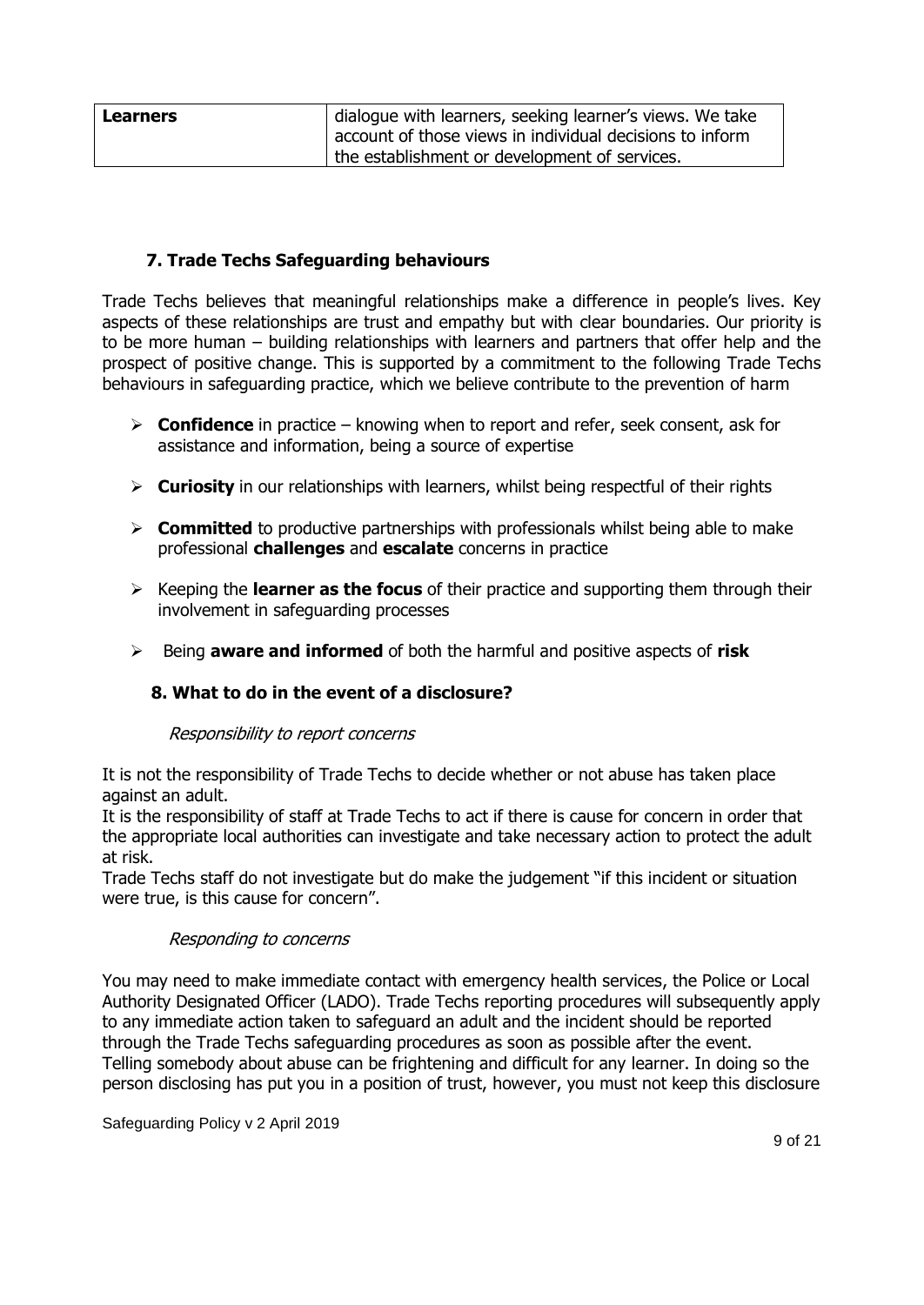confidential. You need to be clear that you can't keep a secret, that you will write down what they say and that they have done the right thing in telling you.

Inform the learner that you will need to write it down. Do not ask any questions that may be regarded as leading or closed.

Disclosures of abuse can be frightening. They trust you to help them but you must make it

clear that you cannot keep the disclosure 'a secret.' You should:

- $\triangleright$  Speak to them in a private and safe place to inform them of the concerns
- $\triangleright$  Obtain their views on what has happened and what they want to be done about it
- $\triangleright$  Provide information about the safeguarding adult's process and how it could help to make them safer
- $\triangleright$  Ensure that they understand the parameters of confidentiality
- $\triangleright$  Explain how they will be kept informed, particularly if they have communication needs
- $\triangleright$  Consider how the abusive experience might impact on the ongoing delivery of services, particularly personal care arrangements and access arrangements
- $\triangleright$  Explore their immediate protection needs
- $\triangleright$  React calmly and in an encouraging manner
- $\triangleright$  Advise them that they are right to tell
- $\triangleright$  Emphasise that they are not to blame
- $\triangleright$  Take what is being said seriously and communicate this to them
- $\triangleright$  Keep questions to the minimum necessary for ensuring a clear and accurate picture of what is being said to you. Remember you are not to investigate
- $\triangleright$  Be clear that there are certain people that you will have to tell in order to make sure that necessary action is taken. Stress it is part of your job to keep adults safe Make a full record of what is communicated as soon as possible. This should include exact words used, behaviour and other forms of communication
- $\triangleright$  Do not delay in passing the information on to the DSL

## Recording of concerns

It is crucial that all concerns are properly recorded. The following information, if available, should be recorded: Name and address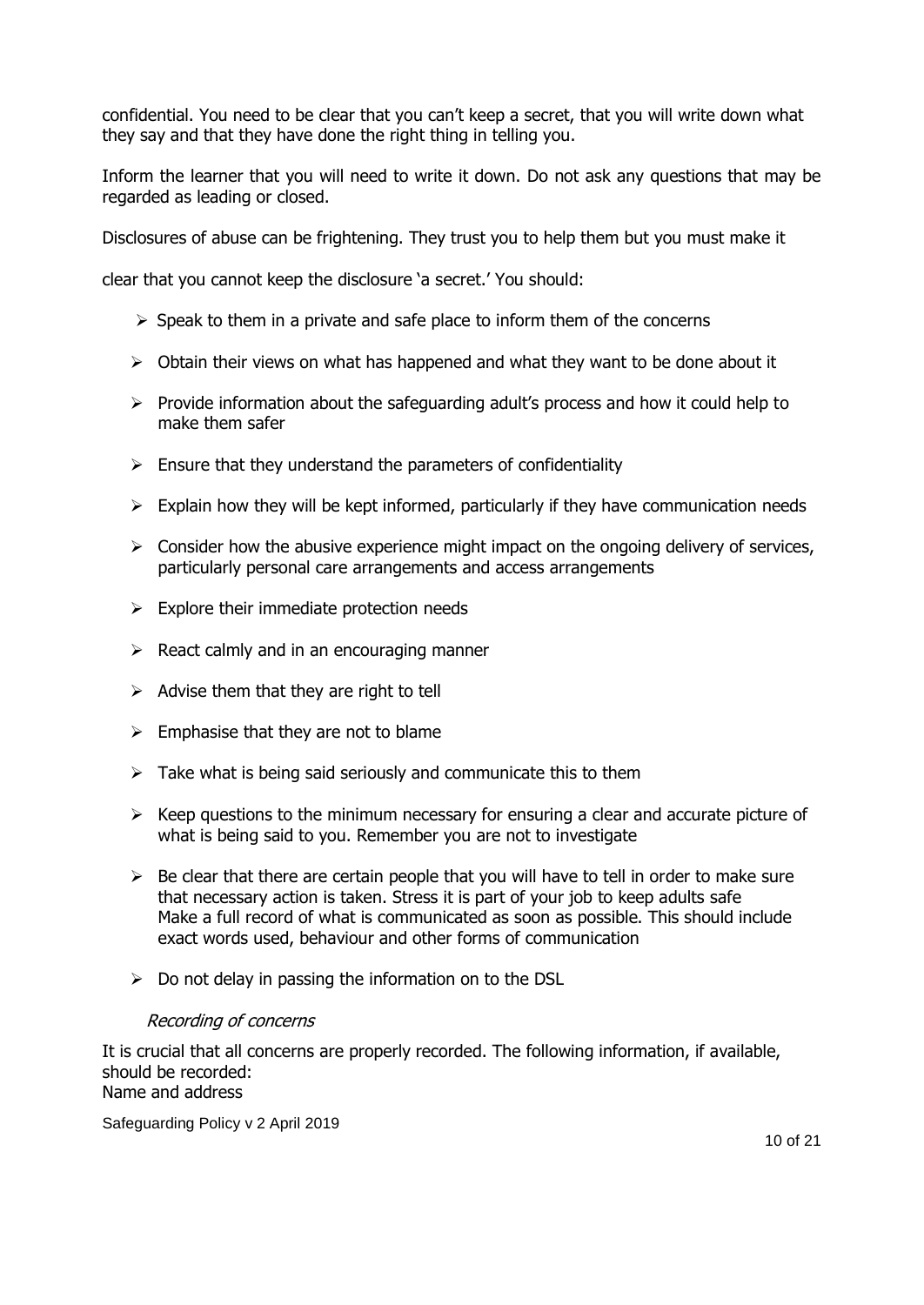Age and date of birth Ethnic origin Religion, if any Disability, if any Preferred communication method and language Name and address of adults involved in the incident/concern/allegation Date and time of the alleged incident Nature of injury, behaviour or concern When the behaviour or injury was first noticed The explanation in his/her own words as verbatim as possible Date and time of the recording Any questions that were asked Signature of the person recording the concern

Some of this information may not be available to you. It is important that the child or young person freely volunteers whatever information they wish you to have.

- $\triangleright$  When recording, you need to ensure you separate fact from an opinion by setting out the facts first
- $\triangleright$  Having an opinion is entirely valid and may be crucial but it must not be confused with factual information
- $\triangleright$  All written records about an adult must be retained securely and confidentially and marked as sensitive within the relevant service recording system

## Reporting concerns

Line Management: **e**very staff member must ensure that disclosures are reported to the DSL immediately. The DSL is Lisa Appleton. In consultation with the staff member, the DSL will decide as to whether a referral is necessary/ will take place.

**All reported disclosures regardless of outcome must also be reported internally within Trade Techs through the completion of the 'Safeguarding Incident form'** in conjunction with the written referral to the appropriate local authority safeguarding team (see page 2 of this for LA details)

The form has 3 parts:

- $\triangleright$  Part 1 outlines the basic details of the referral and part 2 the details of the incident being reported. Both part 1 and 2 must be completed at the same time following the disclosure.
- $\triangleright$  The form must then be anonymised by removing the person's personal details and password protected and sent by email to the DSL

Part 3 of the form must be completed within 7 days subsequent to the submission of Parts 1 and 2 once the outcome of the referral is known and resubmitted as detailed above.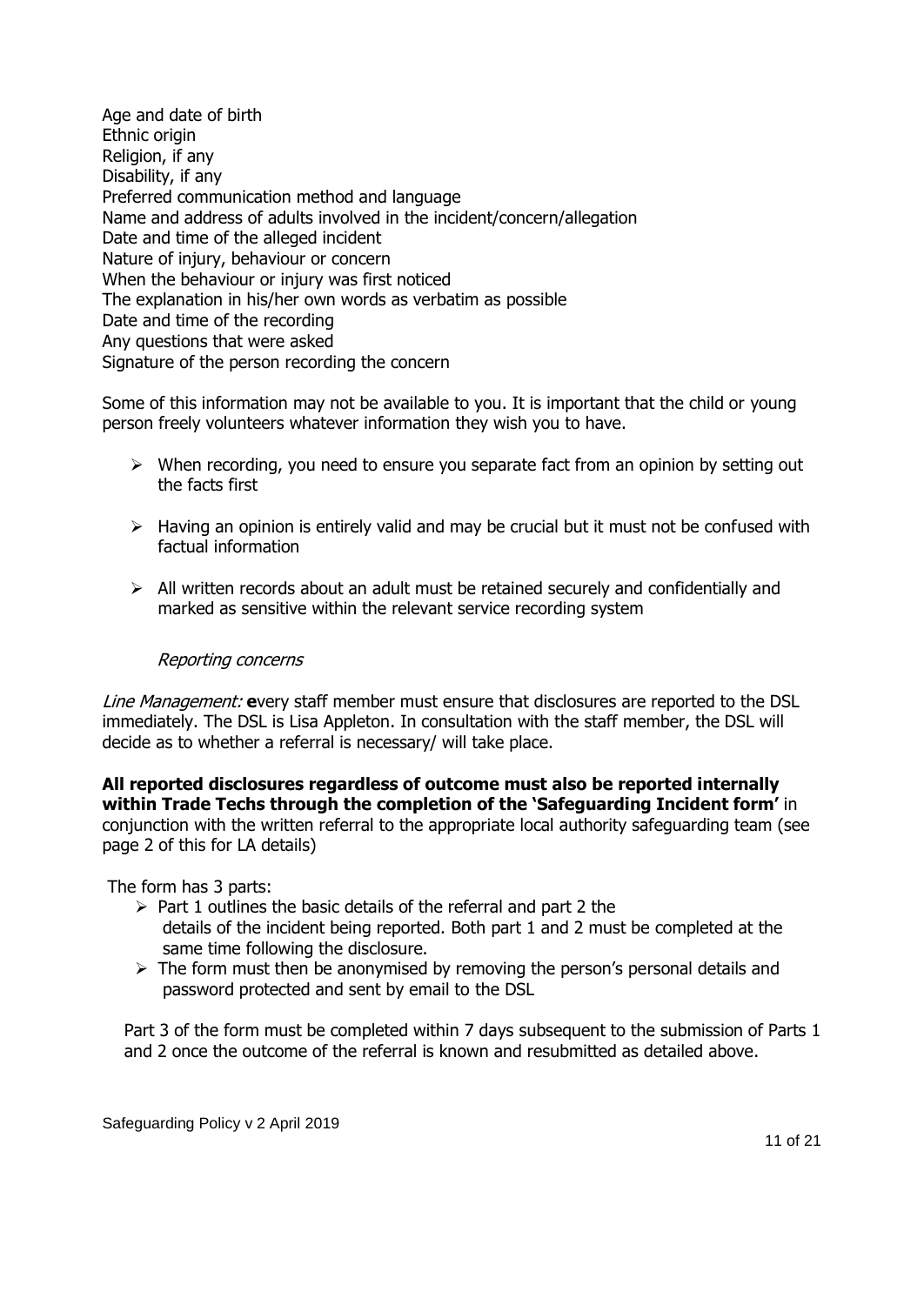# **It may be a requirement of Contract to report all Safeguarding concerns- please ensure contract compliance at all times**

# **9. Why is safeguarding necessary for employed learners i.e. apprentices?**

Providers of government funded training have a duty to safeguard their learners and to take such steps that try to ensure the safety of its learners (children under 18 or vulnerable adults) at all times. As part of that duty, we ensure employers and other stakeholders are aware of their commitment in safeguarding their staff and to ensure that learners are not exposed to threats or dangers.

# **10. What are the responsibilities of an Employer?**

- $\triangleright$  To understand what is meant by safeguarding and promote the welfare of learners
- $\triangleright$  Be aware of your statutory duties towards the welfare of children and vulnerable adults
- $\triangleright$  Be familiar with our quidance, in particular, the reporting arrangements

It is the responsibility of the employer to ensure employees working alongside learners are free from convictions and of sound character and judgement and will not pose as any threat or danger to learners.

# **11. What do I do if my learner/ apprentice discloses information to me?**

- $\triangleright$  Re-assure the learner that they have done the right thing
- $\triangleright$  Record what the learner said, using theirs words where possible. Sign and date the record
- $\triangleright$  Inform our Designated Person or deputy as soon as possible and pass on the written record
- $\triangleright$  Maintain confidentiality and do not discuss with others
- $\triangleright$  Listen without making judgements
- Stay calm
- $\triangleright$  Try not to ask questions, but if you must, make sure they are open-ended questions to clarify
- $\triangleright$  understanding and not to probe or investigate
- $\triangleright$  Don't give an opinion or offer advice
- $\triangleright$  Don't promise confidentiality explain you may need to talk to a DSL

Employees working closely with children or vulnerable learners should be alert to the possibilities of harm and they should inform only—and not investigate or offer advice.

If any member of staff has a safeguarding issue brought to their attention, they must treat it as a matter of urgency and contact one of our Designated Safeguarding Team.

Any concern must be documented and emailed to the Designated Safeguarding Lead. Unless the child is in immediate harm, where the relevant authorities will be contacted immediately.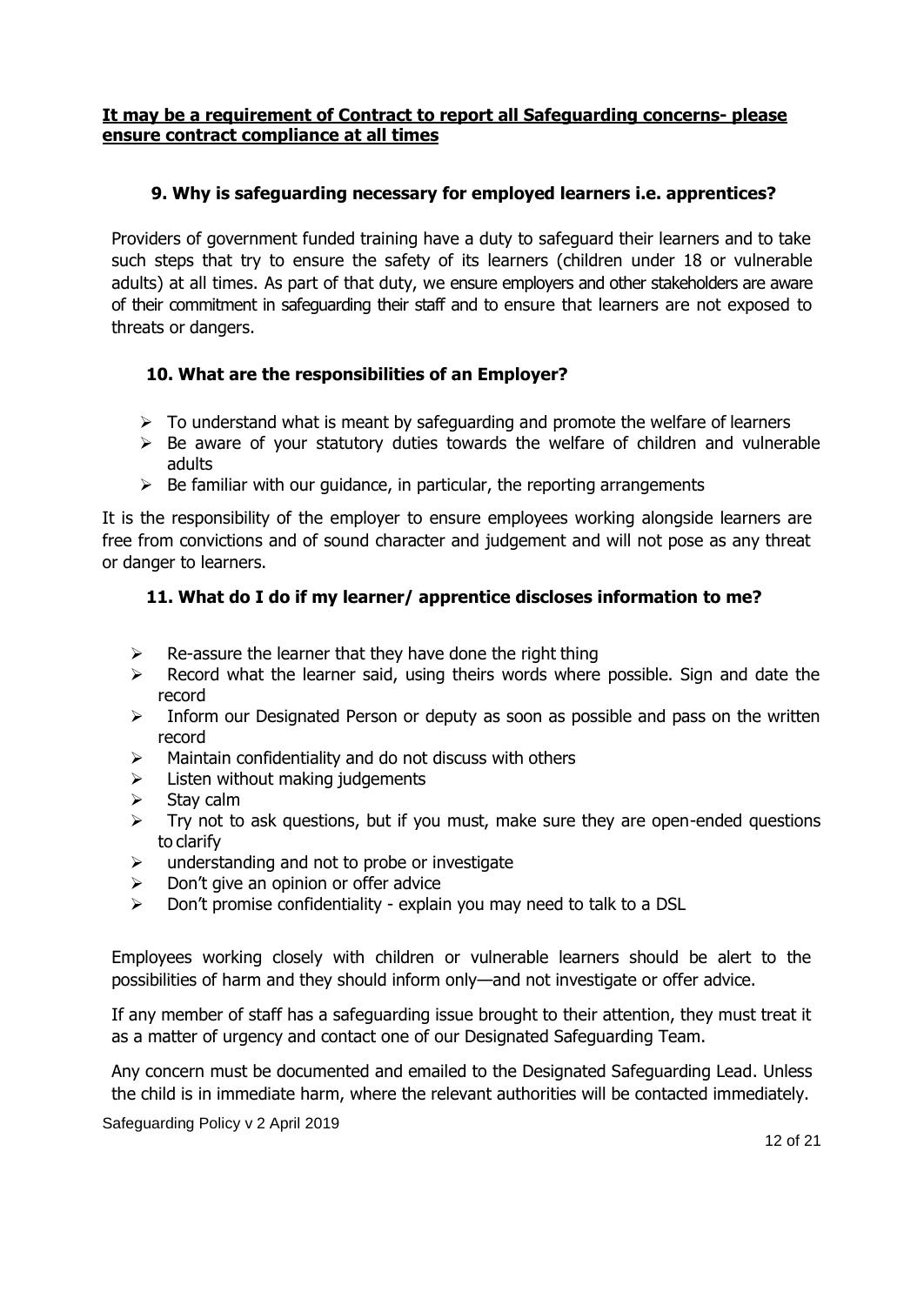In this situation ensure that the child is accompanied and kept safe until the relevant authorities arrive.

If you have any concerns about an apprentice, then please do not hesitate to contact one of Trade Techss Apprenticeships designated safeguarding team.

# **12. FGM**

Female Genital Mutilation (FGM) is illegal in England and Wales under the FGM Act 2003 ("the 2003 Act"). It is a form of child abuse and violence against women. FGM comprises all procedures involving partial or total removal of the external female genitalia for non-medical reasons.

The FGM mandatory reporting duty is a legal duty provided for in the FGM Act 2003 (as amended by the Serious Crime Act 2015). The legislation requires regulated health and social care professionals and teachers in England and Wales to make a report to the police where, in the course of their professional duties, they either:

- ➢ Are informed by a girl under 18 that an act of FGM has been carried out on her; or
- ➢ Observe physical signs which appear to show that an act of FGM has been carried out on a girl under 18 and they have no reason to believe that the act was necessary for the girl's physical or mental health or for purposes connected with labour or birth

For the purposes of the duty, the relevant age is the girl's age at the time of the disclosure/identification of FGM (i.e. it does not apply where a woman aged 18 or over discloses she had FGM when she was under 18). Complying with the duty does not breach any confidentiality requirement or other restriction on disclosure which might otherwise apply. The duty is a personal duty which requires the individual professional who becomes aware of the case to make a report; the responsibility cannot be transferred. The only exception to this is if you know that another individual from your profession has already made a report; there is no requirement to make a second.

Reports under the duty should be made as soon as possible after a case is discovered, and best practice is for reports to be made by the close of the next working day, unless any of the factors described below are present. You should act with at least the same urgency as is required by your local safeguarding processes.

A longer timeframe than the next working day may be appropriate in exceptional cases where, for example, a professional has concerns that a report to the police is likely to result in an immediate safeguarding risk to the child (or another child, e.g. a sibling) and considers that consultation with colleagues or other agencies is necessary prior to the report being made.

Safeguarding Policy v 2 April 2019 If you think you are dealing with such a case, you are strongly advised to consult colleagues, including your designated safeguarding lead, as soon as practicable, and to keep a record of any decisions made. It is important to remember that the safety of the girl is the priority.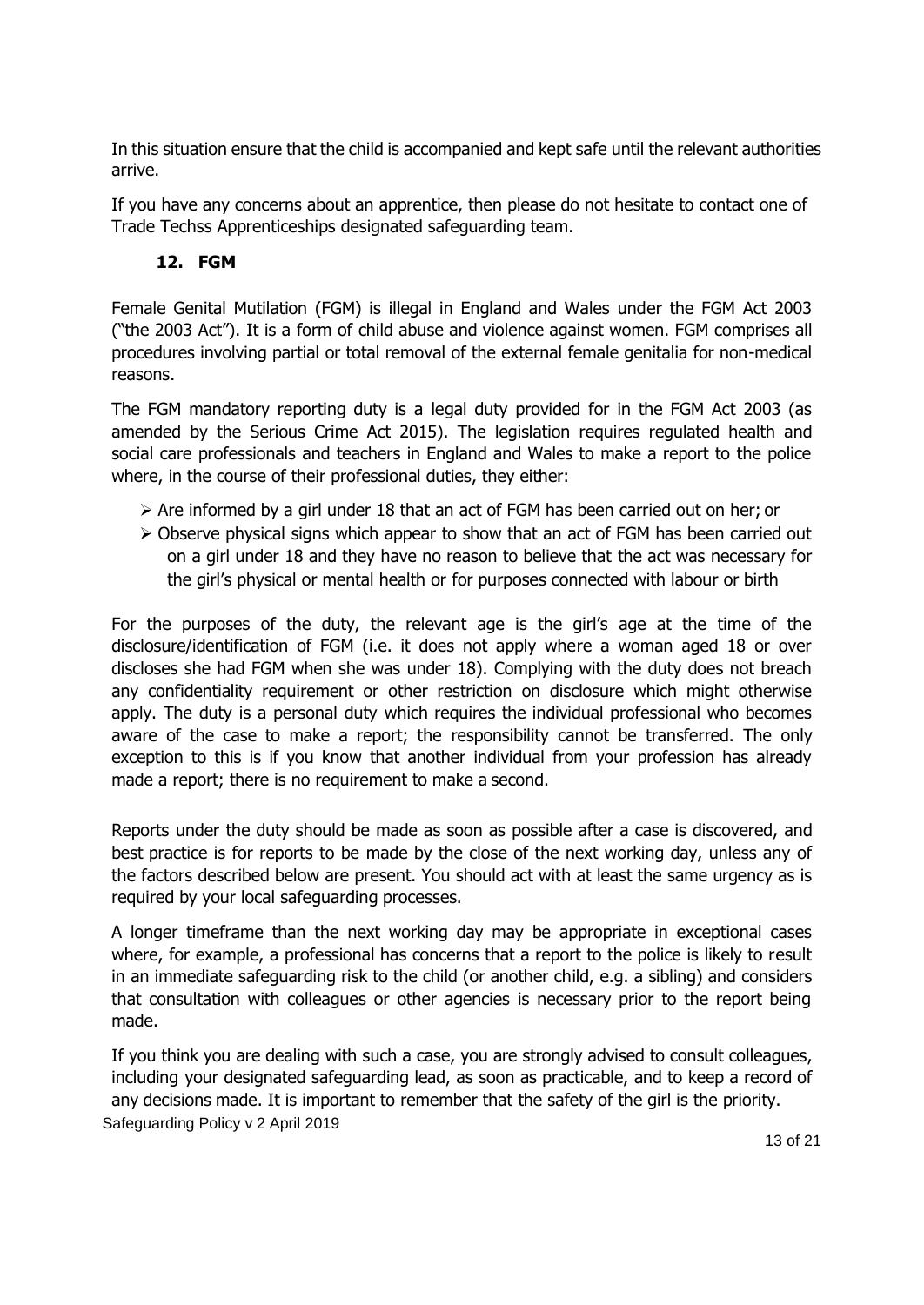It is recommended that you make a report orally by calling 101, the single non-emergency

number. You should be prepared to provide the call handler with the following information:

Explain that you are making a report under the FGM mandatory reporting duty

- ➢ Your details: Name, contact details (work telephone number and e-mail address) and times when you will be available to be called back, job role, place of work
- ➢ Details of your organisation's designated safeguarding lead: name, contact details (work telephone number and e-mail address), place of work
- ➢ The girl's details: name, age/date of birth, address

Throughout the process, you should ensure that you keep a comprehensive record of any discussions held and subsequent decisions made, in line with standard safeguarding practice. This will include the circumstances surrounding the initial identification or disclosure of FGM, details of any safeguarding actions which were taken, and when and how you reported the case to the police (including the case reference number). You should also ensure that your organisation's designated safeguarding lead is kept updated as appropriate.

In line with safeguarding best practice, you should contact the girl and/or her parents or guardians as appropriate to explain the report, why it is being made, and what it means.

Wherever possible, you should have this discussion in advance of/in parallel to the report being made. However, if you believe that telling the child/parents about the report may result in a risk of serious harm to the child or anyone else, or of the family fleeing the country, you should not discuss it.

FGM is child abuse, and employers and the professional regulators are expected to pay due regard to the seriousness of breaches of the duty.

# **13. Grooming- What does the term grooming mean?**

- $\triangleright$  Grooming is a word to describe people befriending children and vulnerable adults to take advantage of them for sexual preferences
- $\triangleright$  Grooming is also used by extremist groups to radicalise individuals in to supporting and potentially committing terrorist attacks
- $\triangleright$  You will probably associate grooming with children, and predominantly this is what you will hear and see in the media on the subject, but it does also affect vulnerable adults

# What is sexual online grooming?

- $\triangleright$  Sexual online grooming is when people form relationships with children pretending to be their friend, using social media platforms to do so
- $\triangleright$  The person carrying out the online grooming will try to establish the likelihood of the child telling someone. They will also find out as much as they can on the child's family and social networks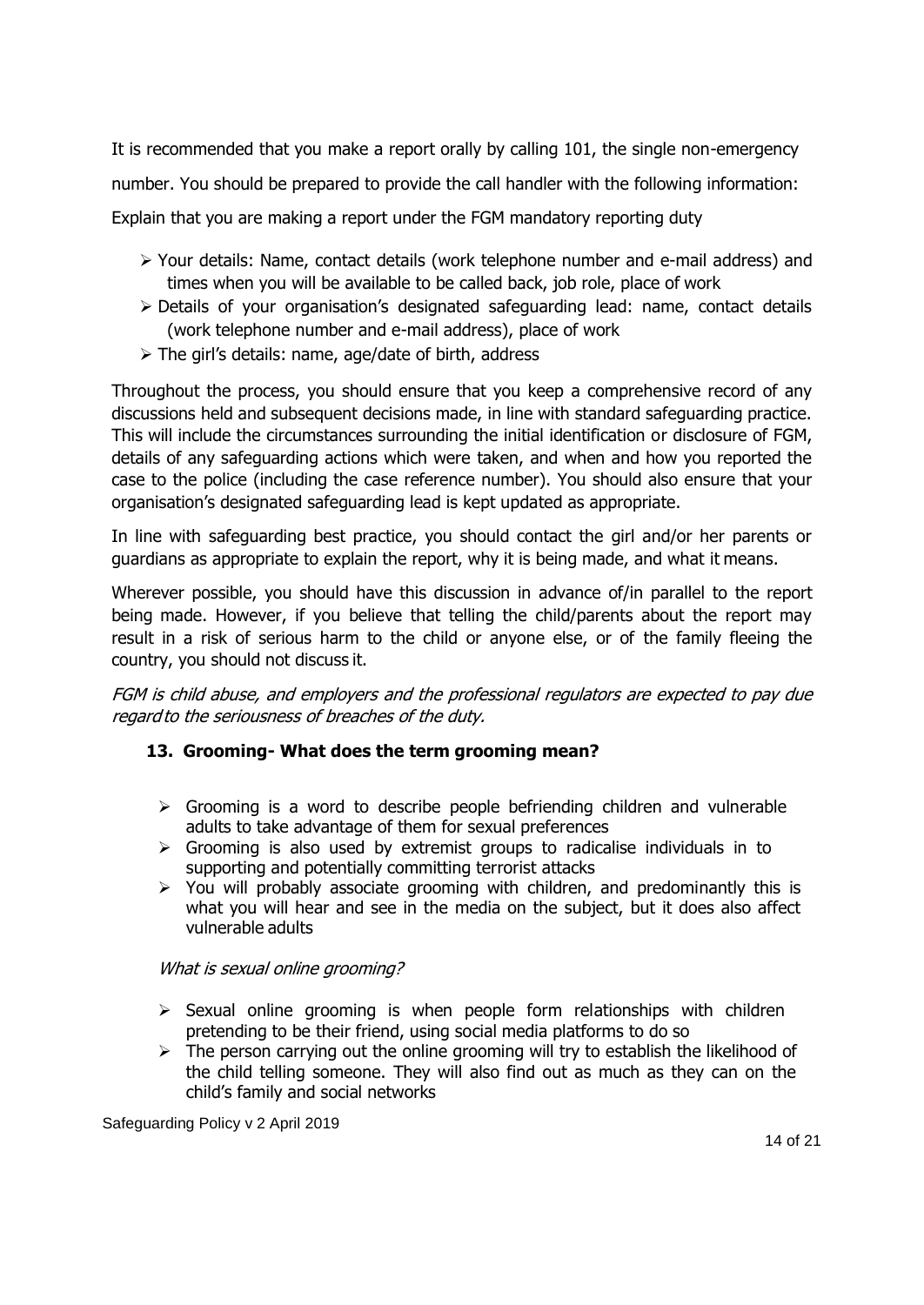- ➢ Online groomers will tend to use chatrooms, which are focused on young people. There are countless teen chat rooms on the internet
- $\triangleright$  Those carrying out the grooming will pretend to be a child themselves, similar in age to the person they are grooming. They will even change their gender to make it easier to befriend the person they are grooming
- ➢ Grooming online is anonymous and children find it easier to trust an online 'friend' than
- ➢ someone they have met 'face to face'

#### How do you know if a child is being groomed online?

- $\triangleright$  Wanting to spend more and more time on the internet
- $\triangleright$  Being secretive about who they are talking to online and what sites they visit
- $\triangleright$  Switching screens when you come near the computer
- $\triangleright$  Possessing items electronic devices or phones you haven't given them
- ➢ Using sexual language, you wouldn't expect them to know
- $\triangleright$  Becoming emotionally volatile

#### Grooming – In Person

- $\triangleright$  Groomers will hide their true intentions and may spend a long time gaining a child or vulnerable adults trust
- $\triangleright$  They may try to gain the trust of the whole family to allow them to be left alone with a child or vulnerable adult

# Groomers may deliberately try to work with children or vulnerable adults and gain the trust of their colleagues

To gain trust, groomers will:

- $\triangleright$  Pretend to be someone they are not, for example saying they are the same age online
- $\triangleright$  Offer advice or understanding
- $\triangleright$  Buy gifts
- $\triangleright$  Give the child or vulnerable adult attention
- $\triangleright$  Use their professional position or reputation
- $\triangleright$  Take them on trips, outings or holidays

Children or vulnerable adults may not speak out about their situation because they:

- ➢ Feel ashamed
- $\triangleright$  Feel quilty
- $\triangleright$  Are unaware that they are being abused
- $\triangleright$  Believe they are in a relationship with a 'bovfriend' or 'girlfriend'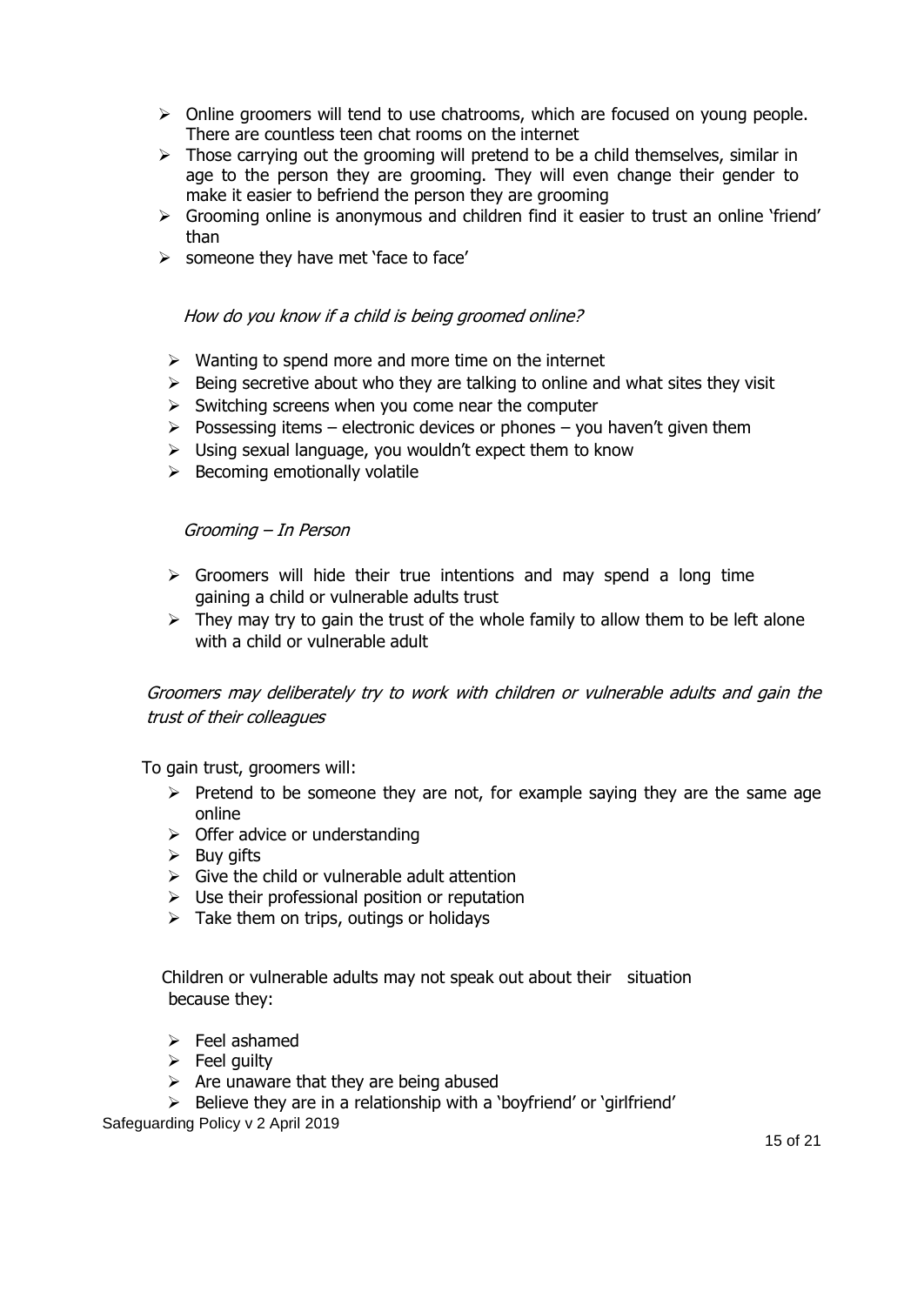# **14. Contextualised Safeguarding**

Keeping children safe in education contains a new term – Contextual Safeguarding.The 2018 update contains information on Contextual Safeguarding in Paragraph 52: [all staff, but especially the designated safeguarding lead \(or deputy\)](https://assets.publishing.service.gov.uk/government/uploads/system/uploads/attachment_data/file/707761/Keeping_Children_Safe_in_Education_-_September_2018.pdf)  [should be considering the context within which such incidents](https://assets.publishing.service.gov.uk/government/uploads/system/uploads/attachment_data/file/707761/Keeping_Children_Safe_in_Education_-_September_2018.pdf) and/or behaviours [occur. This is known as contextual safeguarding, which simply means assessments of](https://assets.publishing.service.gov.uk/government/uploads/system/uploads/attachment_data/file/707761/Keeping_Children_Safe_in_Education_-_September_2018.pdf)  children should consid[er whether wider environmental factors are present in a child's](https://assets.publishing.service.gov.uk/government/uploads/system/uploads/attachment_data/file/707761/Keeping_Children_Safe_in_Education_-_September_2018.pdf)  [life that are a threat to their safety and/or welfare.](https://assets.publishing.service.gov.uk/government/uploads/system/uploads/attachment_data/file/707761/Keeping_Children_Safe_in_Education_-_September_2018.pdf)

Contextual Safeguarding helps focus on the fact that young people experien ce harm beyond their families and recognises that the different relationships that young people form in their neighbourhoods, schools and online can feature violence and abuse. Parents and carers have little influence over these contexts, and young people's experiences of extra-familial abuse can undermine parent-child relationships.

["Contextual Safeguarding, therefore, expands the objectives of child p](https://contextualsafeguarding.org.uk/about/what-is-contextual-safeguarding)rotection [systems, beyond focusing on families in recognition](https://contextualsafeguarding.org.uk/about/what-is-contextual-safeguarding) that young people are vulnerable [to abuse in a range of social contexts."](https://contextualsafeguarding.org.uk/about/what-is-contextual-safeguarding) (KCSiE 2018 extract)

Dr Carlene Firmin MBE, Head of the Contextual Safeguarding Research Programme at the University of Bedfordshire, [Dr Carlene Firmin MBE](https://www.educare.co.uk/news/circles-of-excellence-dr-carlene-firmin-mbe) developed Contextual Safeguarding as a framework that could be used to address "the social and cultural contexts in which violence and abuse occurs".

Her briefing document - [Contextual Safeguarding: An overview of the operational,](https://contextualsafeguarding.org.uk/assets/documents/Contextual-Safeguarding-Briefing.pdf)  [strategic and conceptual framework](https://contextualsafeguarding.org.uk/assets/documents/Contextual-Safeguarding-Briefing.pdf) provides more detail on why context is important and explores the idea that different contexts can outweigh the influence of parents/carers.

# **15. Keeping Yourself Safe**

To maintain yours and the learner's safety, the following are strictly prohibited:

- ➢ Befriending learners on personal social media sites
- ➢ Distributing personal telephone numbers
- ➢ Visit learners at home
- $\triangleright$  Do not use sarcasm, insults or belittling comments towards learners
- $\triangleright$  Personal relationships with learners

You will naturally build a rapport with learners/ apprentices and they may see you as a confident and support, but be sure to maintain professional boundaries whenever carrying out work on Trade Techs behalf. Be respectful of all young and vulnerable people, and appreciate you are in a position of trust.

- $\triangleright$  Uphold confidentiality within certain remits when required by the situation, but be careful not to promise to keep secrets or ask others to do so
- $\triangleright$  Avoid spending time alone with learners in a closed environment. If this is unavoidable for example during a formal assessment/ examination ensure a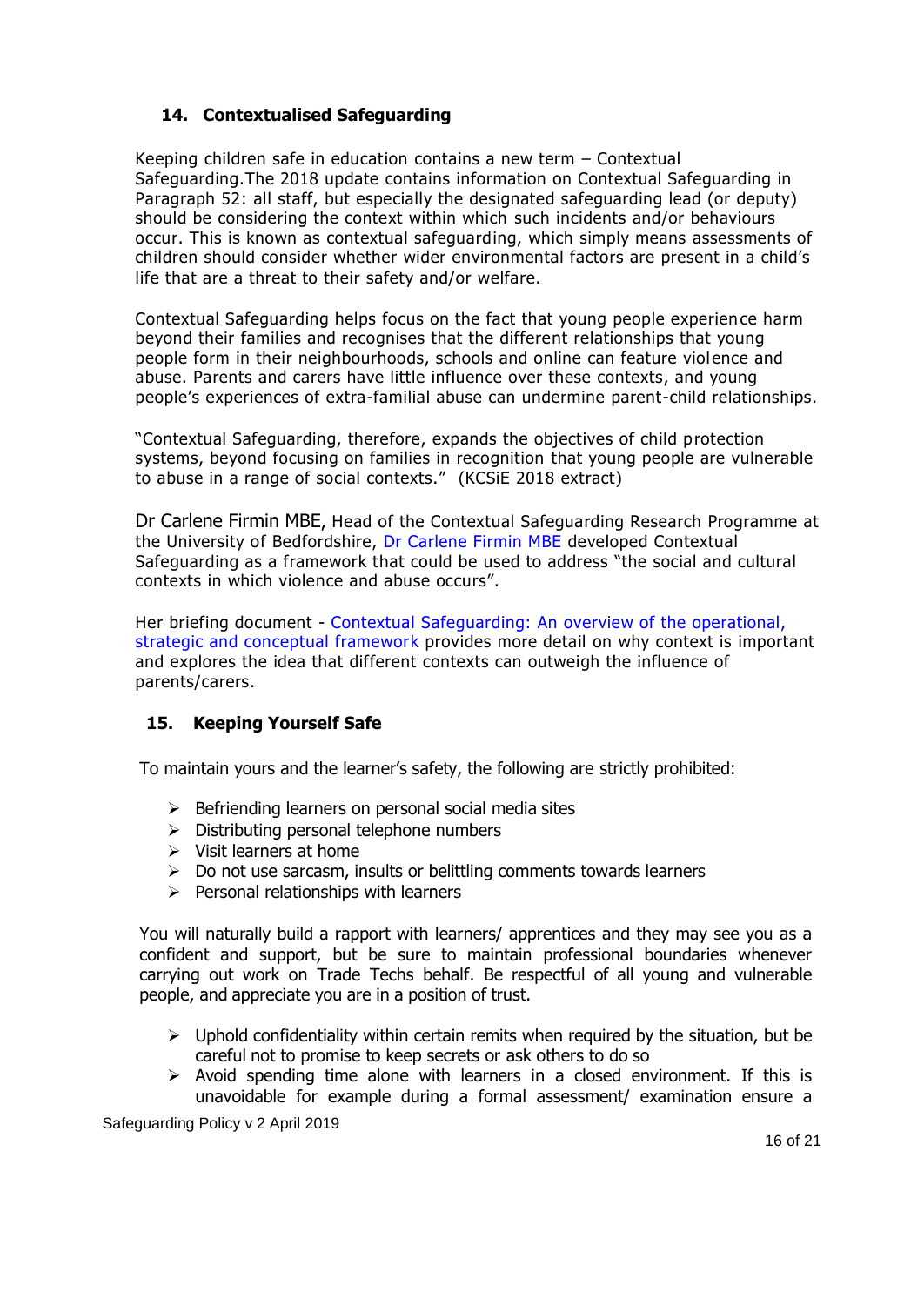member of the site staff is aware where you are and monitors this

- $\triangleright$  Be careful when giving learner advice as this is based on your opinion, focus support around information (facts) and guidance (signposting)
- $\triangleright$  If at any point, you feel unsafe in a learners company inform the site manager, your line manager, the designated safeguarding officer and leave the premises

# **16. Safer Recruitment**

 Trade Techs carries out a safe recruitment process and ensures that all appropriate checks are carried out on new staff that will work or come into contact with children and adults at risk in line with the Disclosure and Barring Service requirements. See Safer Recruitment policy for further detail on recruitment procedures.

# **17. Disclosure and Barring Service Checks**

 The Disclosure and Barring Service (DBS) is an executive agency of the Home Office and its primary purpose is to help employers make safer recruitment decisions and appointments. By conducting checks and providing details of criminal records and other relevant information, DBS helps to identify applicants who may be unsuitable for certain work and positions. Please see Safer Recruitment Policy for additional information.

# **18. I.T. and Internet Safety**

The internet is used in Trade Techs to raise educational standards, to promote learner achievement, to support the professional work of staff and to enhance the school's management functions. Technology is advancing rapidly and is now a huge part of everyday life, education and business. We want to equip our learners with all the necessary I.T skills that they will need in order to enable them to progress confidently in their educational careers and onward towards their working environments when they leave education.

Some of the benefits of using ICT and the internet in education are:

For learners:

- $\triangleright$  unlimited access to worldwide educational resources and institutions such as art galleries, museums and libraries
- $\triangleright$  contact with education in other countries resulting in cultural exchanges between learners all over the world
- $\triangleright$  access to subject experts, role models, inspirational people and organisations. The internet can provide a great opportunity for learners to interact with people that they otherwise would never be able to meet
- $\triangleright$  an enhanced curriculum; interactive learning tools; collaboration, locally, nationally, and globally
- ➢ self-evaluation; feedback and assessment; updates on current affairs as they happen
- $\triangleright$  access to learning whenever and wherever convenient
- $\triangleright$  freedom to be creative
- $\triangleright$  freedom to explore the world and its cultures from within a classroom
- $\triangleright$  social inclusion, in class and online

Safeguarding Policy v 2 April 2019 ➢ access to case studies, videos and interactive media to enhance understanding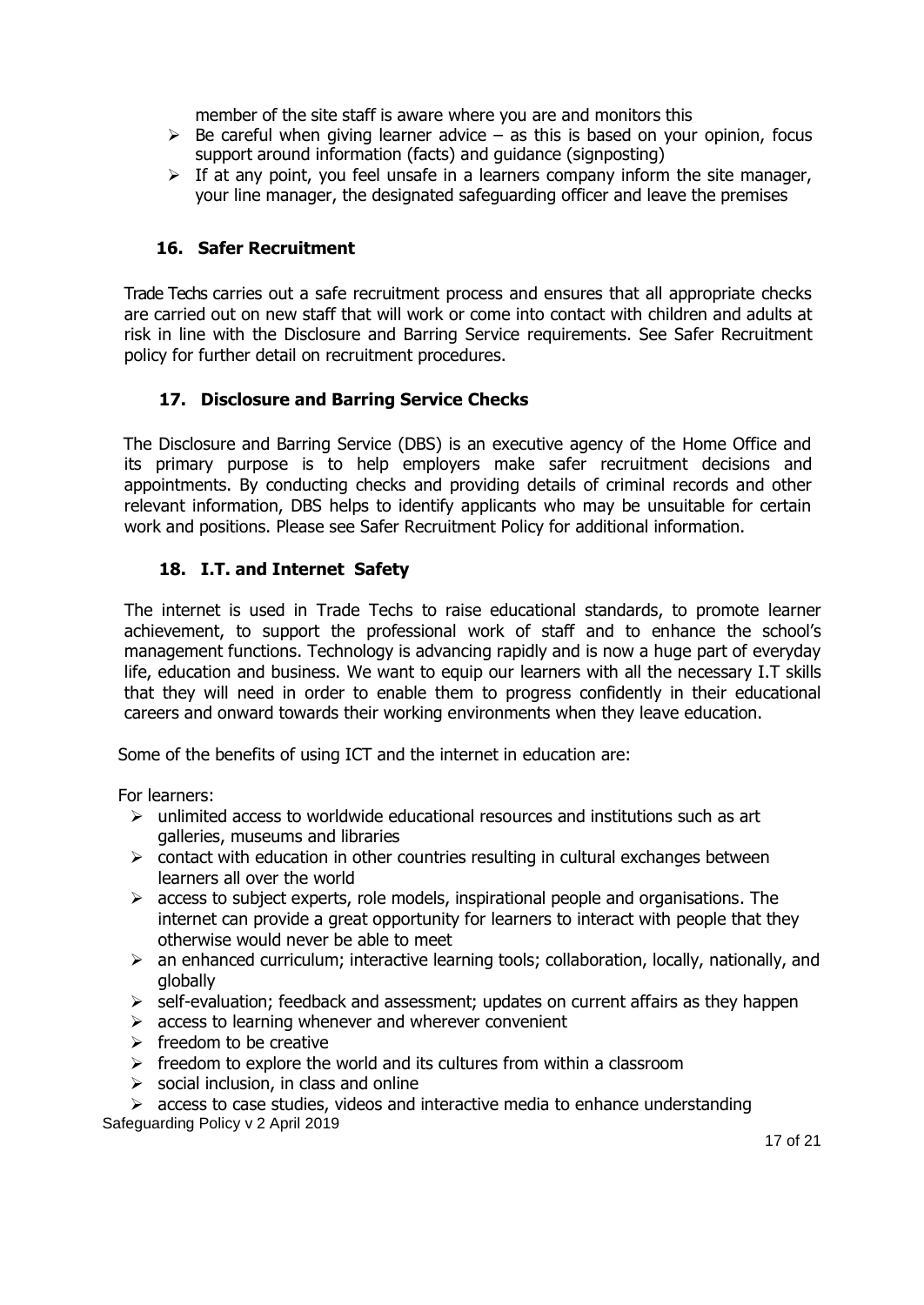$\triangleright$  individualised access to learning

For staff:

- ➢ professional development through access to national developments, educational materials and examples of effective curriculum practice and classroom strategies
- $\triangleright$  immediate professional and personal support through networks and associations
- $\triangleright$  improved access to technical support
- $\triangleright$  ability to provide immediate feedback to learners and parents
- $\triangleright$  class management, attendance records, assessment and assignment tracking

## For parents (learners under 18 and those identified as vulnerable)

Communication between Trade Techs and parents/carers may be through e-mail and telephone messages. This form of contact can often be considered to be more effective, reliable and economic. Text messages and letters will also inform parent/carers of details relating to attendance, behaviour and other appropriate matters.

#### Roles and Responsibilities

Trade Techs Online-Safety Coordinator is the Safeguarding Lead, Lisa Appleton- Learning and Skills Manager:

- $\triangleright$  has day-to-day responsibility for E-Safety issues and has a leading role in establishing and reviewing Trade Techs E-Safety policies and documents
- $\triangleright$  ensures that all staff are aware of the procedures that need to be followed in the event of an E-Safety incident taking place
- ➢ provides advice for staff, as required and advises learners on E-safety and how to stay safe
- $\triangleright$  liaises with the Local Authority through the LADO for incidents that are defined as Safeguarding concerns and appropriate referrals made
- ➢ receives reports of E-Safety incidents and creates a log of incidents to inform future developments (following Trade Techs Safeguarding reporting procedures)

## The Role of Parents/Carers (for under 18 s or those defined as vulnerable or 'at risk')

Parents/Carers play a crucial role in ensuring that their children understand the need to use the internet and mobile devices in an appropriate way. Trade Techs will take every opportunity to help parents/carers understand these issues through home/education liaison. Parents and carers will be encouraged to support in promoting good E-Safety practice and to follow guidelines.

# **19. Cyberbullying?**

Cyberbullying involves the use of electronic communication devices to bully people. These include: mobile phones, tablets, iPods, laptops and PCs

Social media platforms such as Facebook, Instagram, Twitter and WhatsApp are used by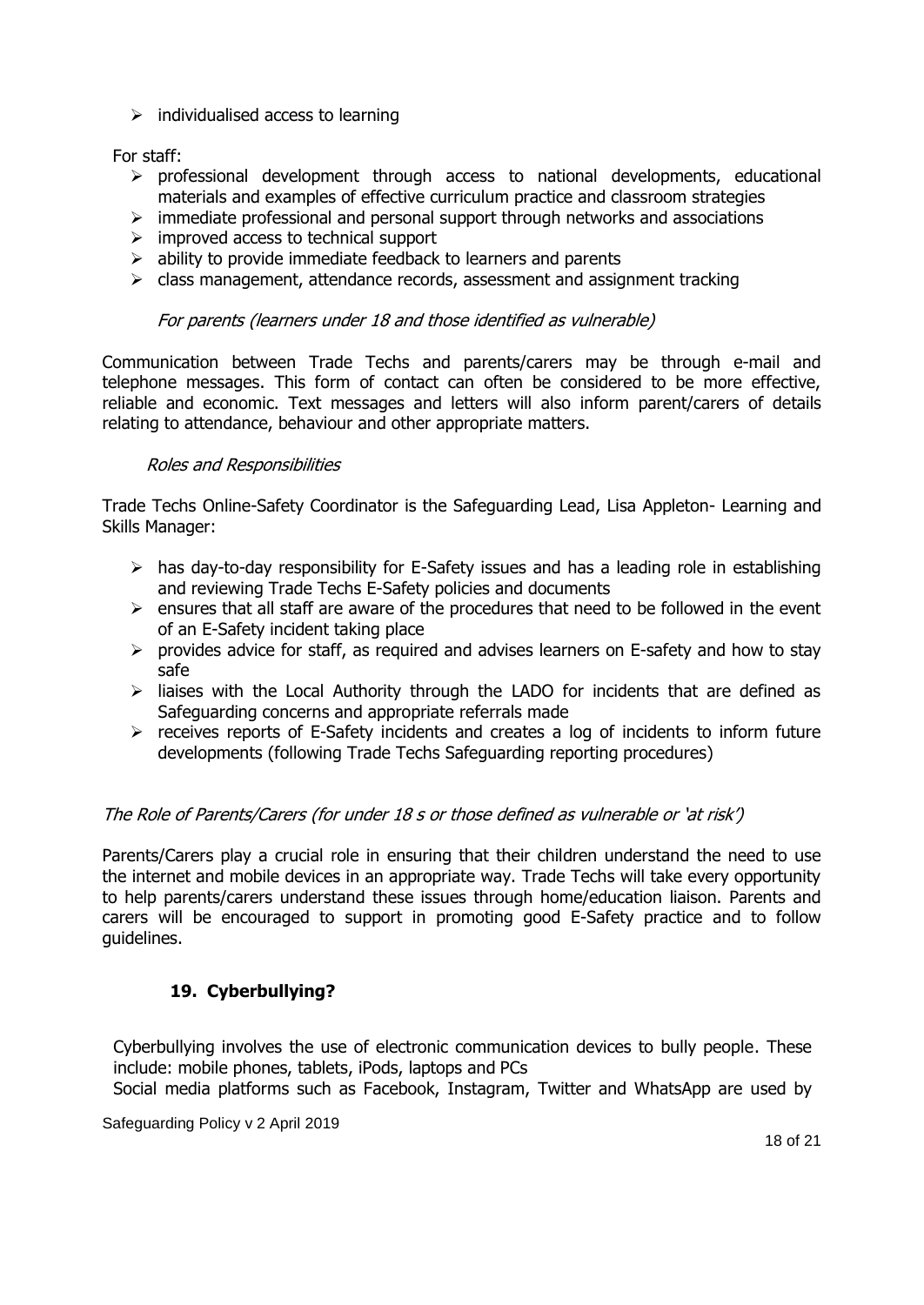cyberbullies to put out their communications

Who is most at risk?

- ➢ Children using social media unsupervised
- ➢ Vulnerable adults are particularly at risk if they are using social media, as they may be more emotionally and mentally susceptible to the abuse

Definitions of cyberbullying

| <b>Flaming</b>       | Online fights usually through emails, instant messaging or<br>chat rooms where angry and rude comments are exchanged.       |
|----------------------|-----------------------------------------------------------------------------------------------------------------------------|
| <b>Denigration</b>   | Putting mean online messages through email, instant<br>messaging, chat rooms, or websites set up to make fun of<br>someone. |
| <b>Exclusion</b>     | Intentionally leaving someone out of a group such as instant<br>messaging, friend sites, or other online group activities.  |
| <b>Outing</b>        | online<br>Sharing secrets about<br>someone<br>including<br>private<br>information, pictures, and videos.                    |
| <b>Impersonation</b> | Tricking someone into revealing personal information<br>then sharing it with others.                                        |
| <b>Harassment</b>    | Repeatedly sending malicious messages to someone online.                                                                    |
| <b>Cyberstalking</b> | Continuously harassing and denigration including threats of<br>physical harm.                                               |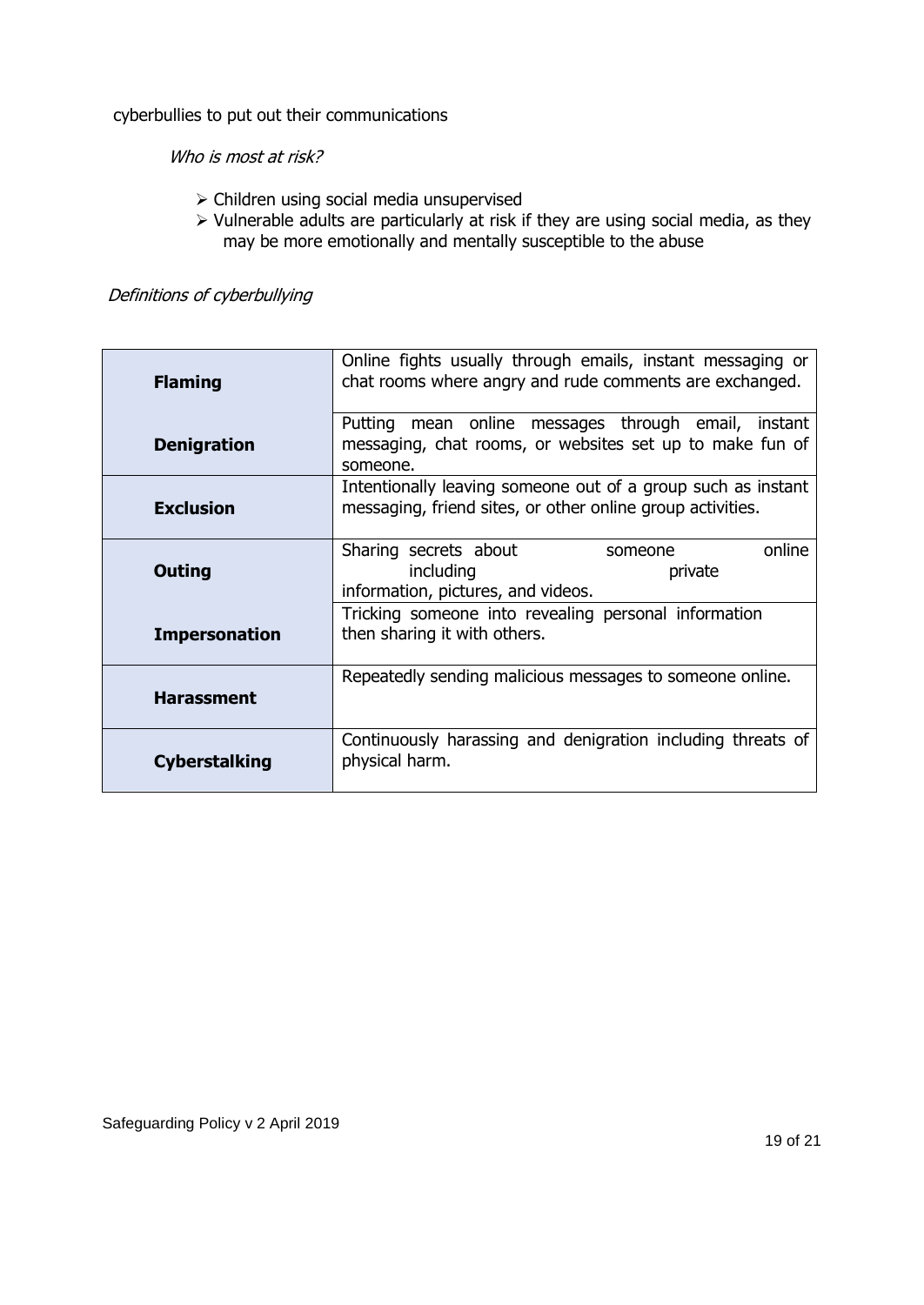## **20. Data Protection**

All details and actions taken are recorded on the personal file of the learner. There may be different recording requirements dependent on the context of your work, however, to remind you, here are the key principles:

- $\triangleright$  Be clear
- $\triangleright$  Ensure you include the key details of the learner and any required description about them in the account
- ➢ Be accurate
- $\triangleright$  Be concise
- $\triangleright$  Record only relevant information to this report. Ensure that you are clear what is a fact and what is your opinion
- $\triangleright$  You may need to offer some analysis in this circumstance you need to be clear about why you are worried? What is the likelihood and possible impact should the risk occur?

What happens to the recording of the disclosure and other information gathered?

Apart from forming the basis for the referral, it may also be used in court reports (civil and criminal) and in statutory safeguarding processes such as investigation and assessments and child protection conferences. Internally, the Trade Techs reporting process includes the requirement of an update on the Safeguarding Incident form (part 3) within 7 days of the disclosure

# **21. Whistleblowing and Complaints (please also see associate policies)**

" What do I do if I am worried that another member of staff is acting in a way that may be unsuitable in practice, or may be causing harm to another person or even committing a criminal offence again another person?"

Where an allegation is made against a staff member, either employed or associate, the matter immediately to the Learning and Skills Manager. If there is a risk arising to operational delivery, then key partners should then be informed. The Learning and Skills Manager will then decide whether the incident is a potential safeguarding matter or should be dealt with under Trade Techs, Complaints Policy and disciplinary procedures. If the allegation is of a safeguarding nature and constitutes:

- $\triangleright$  A concern which may mean the employee is not suitable to practice with children, young people
- $\triangleright$  A concern which has led to the possible harm to a learner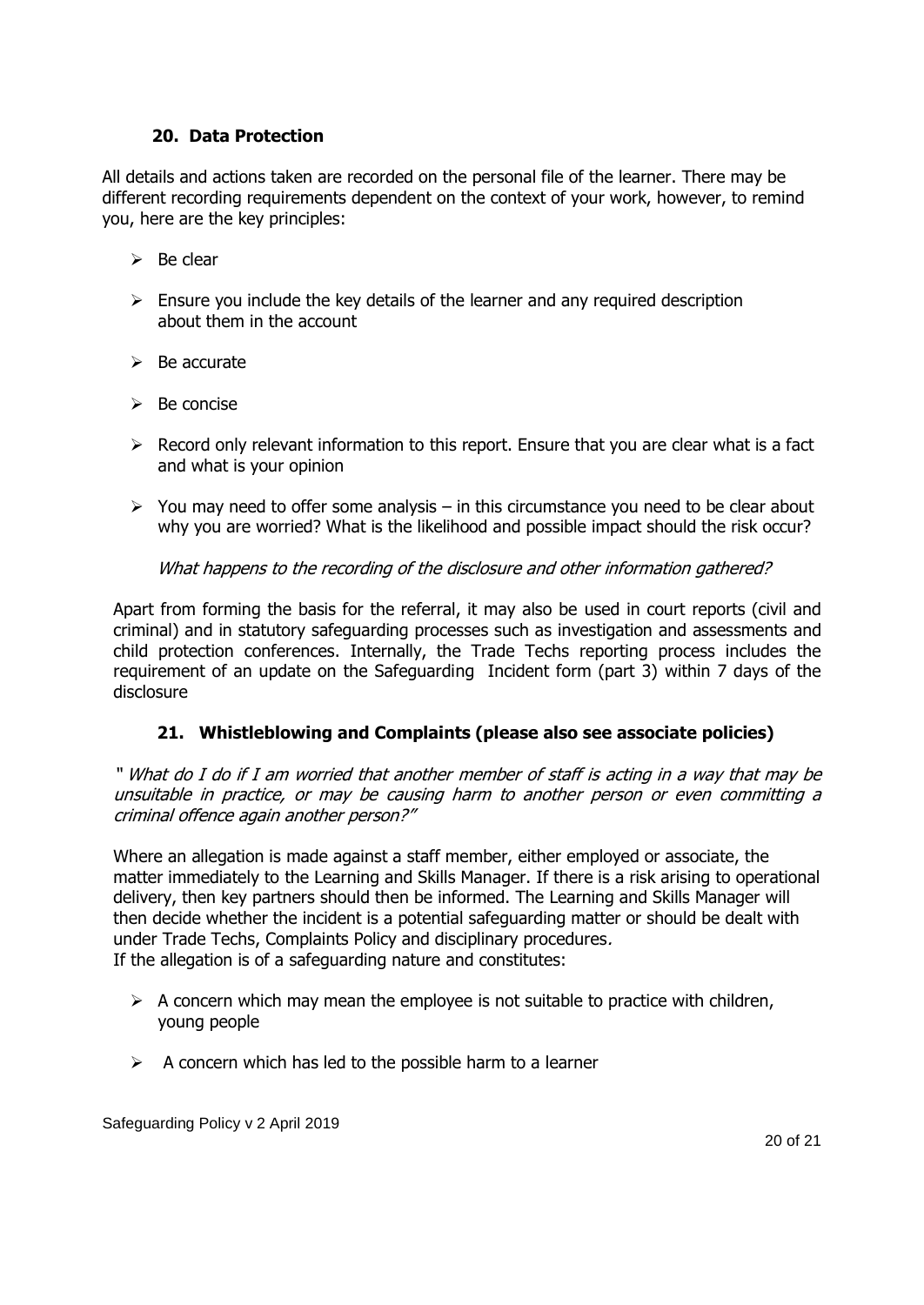$\triangleright$  A safeguarding concern which may be criminal in its nature or intent Then this should be reported as per local procedures, to the (Local Authority) and Designated Lead

# **22. Related policies**

There are other specific Trade Techs policies that have our approach to safeguarding embedded within them. These include:

Safeguarding Statement of Principles- Prevent Policy- Whistle Blowing Policy- Complaints Policy

# **23. Key National guidance and legislation**

There are numerous publications and evidence around best practice in safeguarding in education

These include:

- Keeping Children Safe in Education (KCSiE) 2018
- The Children Act 1989
- The Children (Northern Ireland) Order 1995
- The Human Rights Act 1998
- The Data Protection Act and 1998
- The Female Genital Mutilation Act 2003
- The Children Act 2004
- The Safeguarding Vulnerable Groups Act 2006 and the Protection of Freedoms Act 2012 Female Genital Mutilation mandatory reporting 2015 –Procedural Information
- Channel Duty Guidance 2015 and the Prevent Duty for Schools and Childcare Providers 2015
- Working Together to Safeguard Children 2015